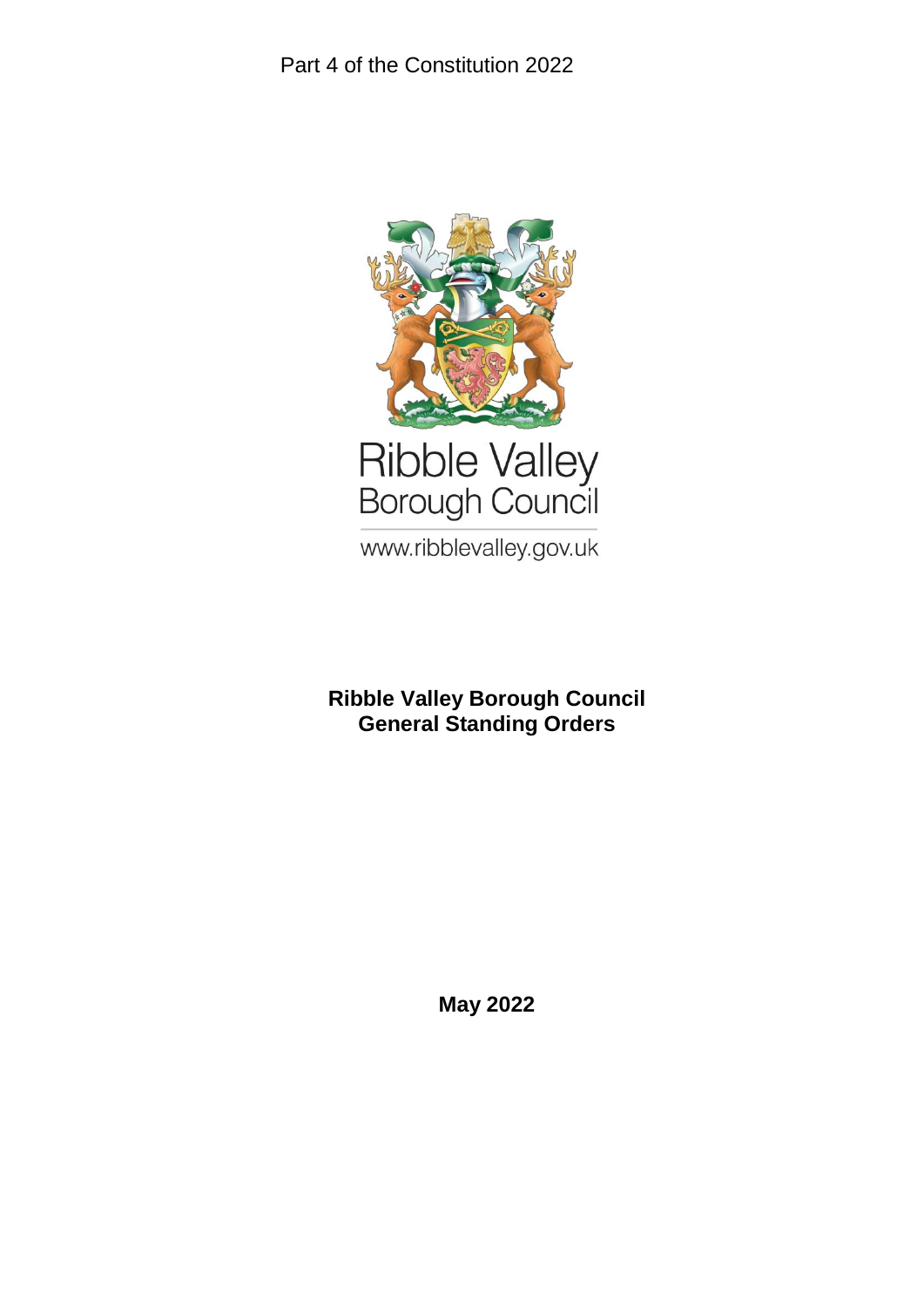|                 | <b>CONTENTS</b>                             |  |
|-----------------|---------------------------------------------|--|
|                 |                                             |  |
|                 |                                             |  |
|                 |                                             |  |
|                 |                                             |  |
|                 |                                             |  |
| 2.              |                                             |  |
| 3.              |                                             |  |
|                 |                                             |  |
|                 |                                             |  |
| 4.              |                                             |  |
| 5.              |                                             |  |
| 6.              |                                             |  |
| 7.              | PETITIONS.                                  |  |
| 8.              | MOTIONS AND AMENDMENTS WITHOUT NOTICE  3    |  |
| 9.              | NOTICES OF MOTION.                          |  |
| 10.             |                                             |  |
| 11 <sub>1</sub> |                                             |  |
| 12.             |                                             |  |
| 13.             | RULES OF DEBATE FOR COUNCIL MEETINGS 6      |  |
|                 |                                             |  |
|                 |                                             |  |
|                 |                                             |  |
|                 |                                             |  |
|                 |                                             |  |
|                 |                                             |  |
|                 |                                             |  |
|                 |                                             |  |
|                 |                                             |  |
|                 |                                             |  |
|                 |                                             |  |
|                 |                                             |  |
|                 |                                             |  |
|                 |                                             |  |
|                 |                                             |  |
|                 |                                             |  |
|                 |                                             |  |
|                 |                                             |  |
|                 |                                             |  |
|                 |                                             |  |
|                 |                                             |  |
|                 | 14. DISTURBANCE BY MEMBERS OF THE PUBLIC 11 |  |
| 15.             |                                             |  |
| 16.             |                                             |  |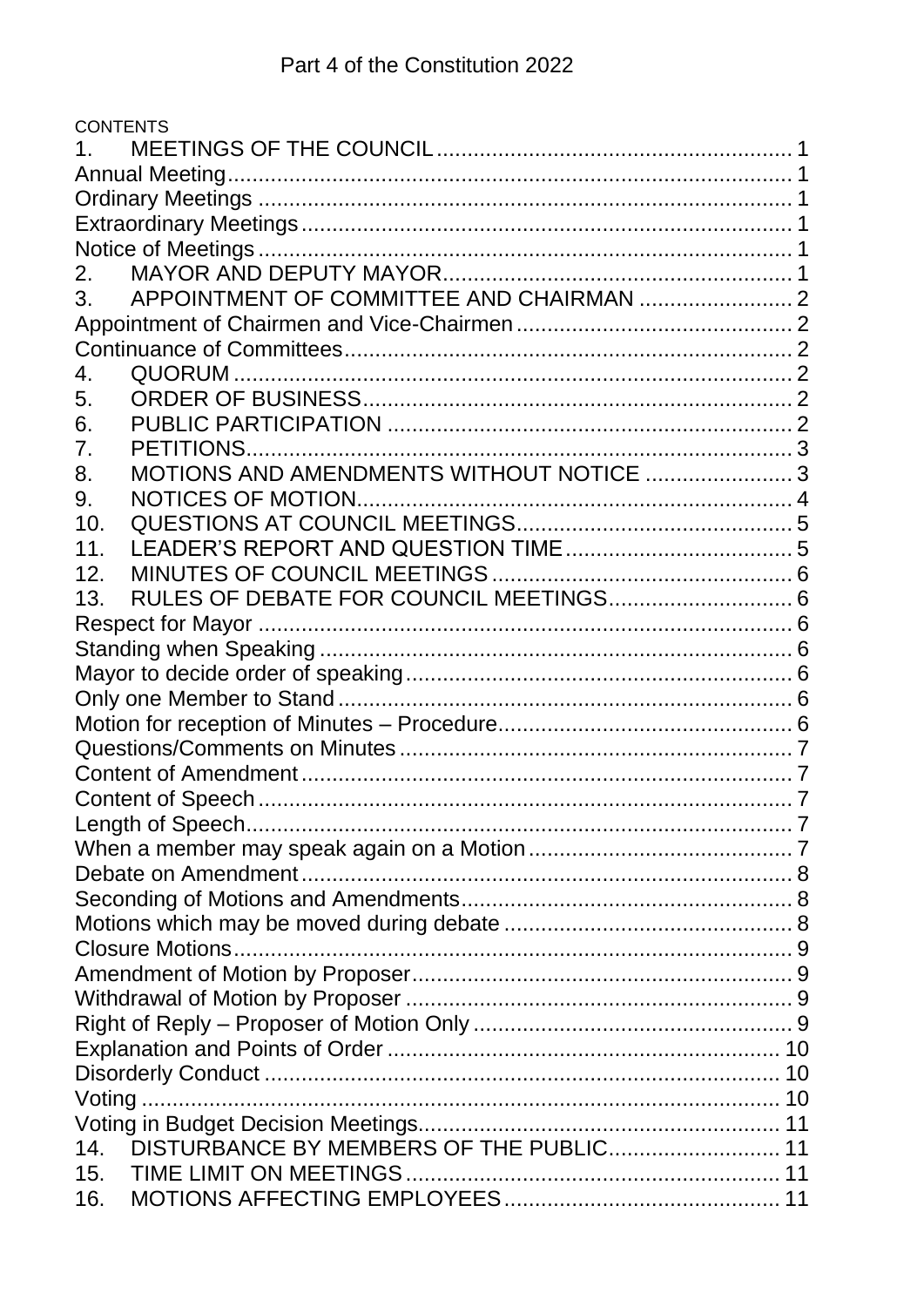| 17. |                                                                 |  |
|-----|-----------------------------------------------------------------|--|
| 18. |                                                                 |  |
| 19. |                                                                 |  |
| 21. |                                                                 |  |
|     |                                                                 |  |
|     |                                                                 |  |
|     |                                                                 |  |
|     |                                                                 |  |
| 22  |                                                                 |  |
|     |                                                                 |  |
| 23  |                                                                 |  |
| 24  | MOTIONS AND AMENDMENTS WITHOUT NOTICE AT                        |  |
|     |                                                                 |  |
| 25. |                                                                 |  |
| 26  | RULES OF DEBATE AT COMMITTEE MEETINGS  16                       |  |
|     |                                                                 |  |
|     |                                                                 |  |
|     |                                                                 |  |
|     |                                                                 |  |
|     |                                                                 |  |
|     |                                                                 |  |
|     |                                                                 |  |
|     |                                                                 |  |
|     |                                                                 |  |
|     |                                                                 |  |
|     |                                                                 |  |
|     |                                                                 |  |
|     | Members entitled to attend all Committees and Sub-Committees 19 |  |
|     |                                                                 |  |
| 28. | URGENT BUSINESS BETWEEN COMMITTEES (EMERGENCY                   |  |
|     |                                                                 |  |
| 29. | CALL-IN PROCEDURE FOR DECISIONS MADE BY POLICY                  |  |
|     |                                                                 |  |
| 30. | INTERESTS OF MEMBERS IN CONTRACTS AND OTHER                     |  |
|     |                                                                 |  |
| 31. | COMPLAINTS ABOUT CONDUCT OF MEMBERS 21                          |  |
| 32. |                                                                 |  |
| 33. |                                                                 |  |
| 34. | STAFF - APPOINTMENTS AND DISCIPLINARY ACTION 22                 |  |
| 35. |                                                                 |  |
| 36. | MEMBERS' ACCESS TO DOCUMENTS AND PROPERTY 24                    |  |
| 37. |                                                                 |  |
| 38. |                                                                 |  |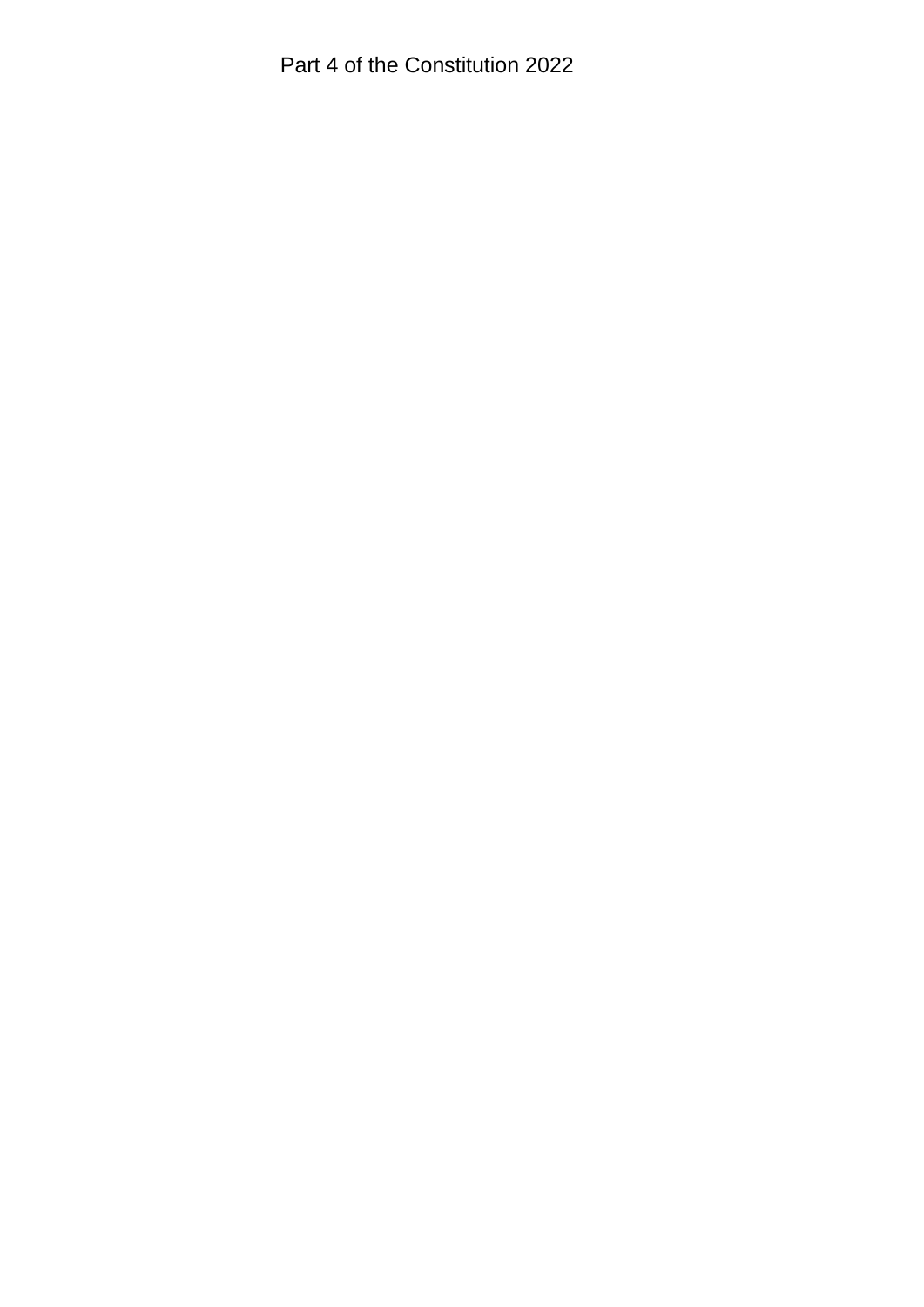## <span id="page-4-0"></span>**1. MEETINGS OF THE COUNCIL**

## <span id="page-4-1"></span>**Annual Meeting**

1.1 The Council will hold its Annual Meeting at a place, time and date in May, which it will decide at or before its last meeting prior to the Annual Meeting. In the absence of a decision or statutory provision to the contrary, the date will be the second Tuesday in May, or, in an election year, the second Tuesday after the council elections.

## <span id="page-4-2"></span>**Ordinary Meetings**

1.2 Ordinary Meetings will be held at eight-week intervals or such other intervals as the Council shall, at its Annual Meeting, determine and at such place and time as the Council may determine.

## <span id="page-4-3"></span>**Extraordinary Meetings**

1.3 The Mayor may call an Extraordinary Meeting of the Council at any time. If the Mayor refuses to call an Extraordinary Meeting of the Council after receiving a requisition for that purpose signed by five members of the Council, or if, without so refusing, the Mayor does not call an Extraordinary meeting within seven days after receiving the requisition, then any five members of the Council, on that refusal or on the expiration of those seven days, as the case may be, may forthwith call an Extraordinary Meeting of the Council.

(Local Government Act 1972 Schedule 12 para. 3)

## <span id="page-4-4"></span>**Notice of Meetings**

- 1.4 The Chief Executive shall at least **five clear days** before a meeting:
	- 1.4.1 give public notice of the time and place of the meeting by posting it at the offices of the Council and placing it on the Council website or if the meeting is convened on shorter notice, then at the time it is convened;
	- 1.4.2 send to every member of the Council by an appropriate method a summons to attend the meeting, specifying the business proposed to be transacted at the meeting. An appropriate method shall be as defined by Paragraph 4, Schedule 12 of the Local Government Act 1972

*N. B 'Clear Days' has been interpreted as five periods of 24 hours running from midnight to midnight and not including Saturday and Sunday unless the Council Offices are open for the inspection of agenda and reports on those days.*

*(Local Government Act 1972 Section 100A, 100B and Schedule 12 para. 4)*

## <span id="page-4-5"></span>**2. MAYOR AND DEPUTY MAYOR**

2.1 The Election of the Mayor shall be the first item of business at the Annual Meeting, and shall be followed by the appointment of a Deputy Mayor. In the absence of both the Mayor and Deputy Mayor, those members present will choose one of their number to preside at the meeting, and that person shall have the powers of the Mayor in relation to the conduct of the meeting.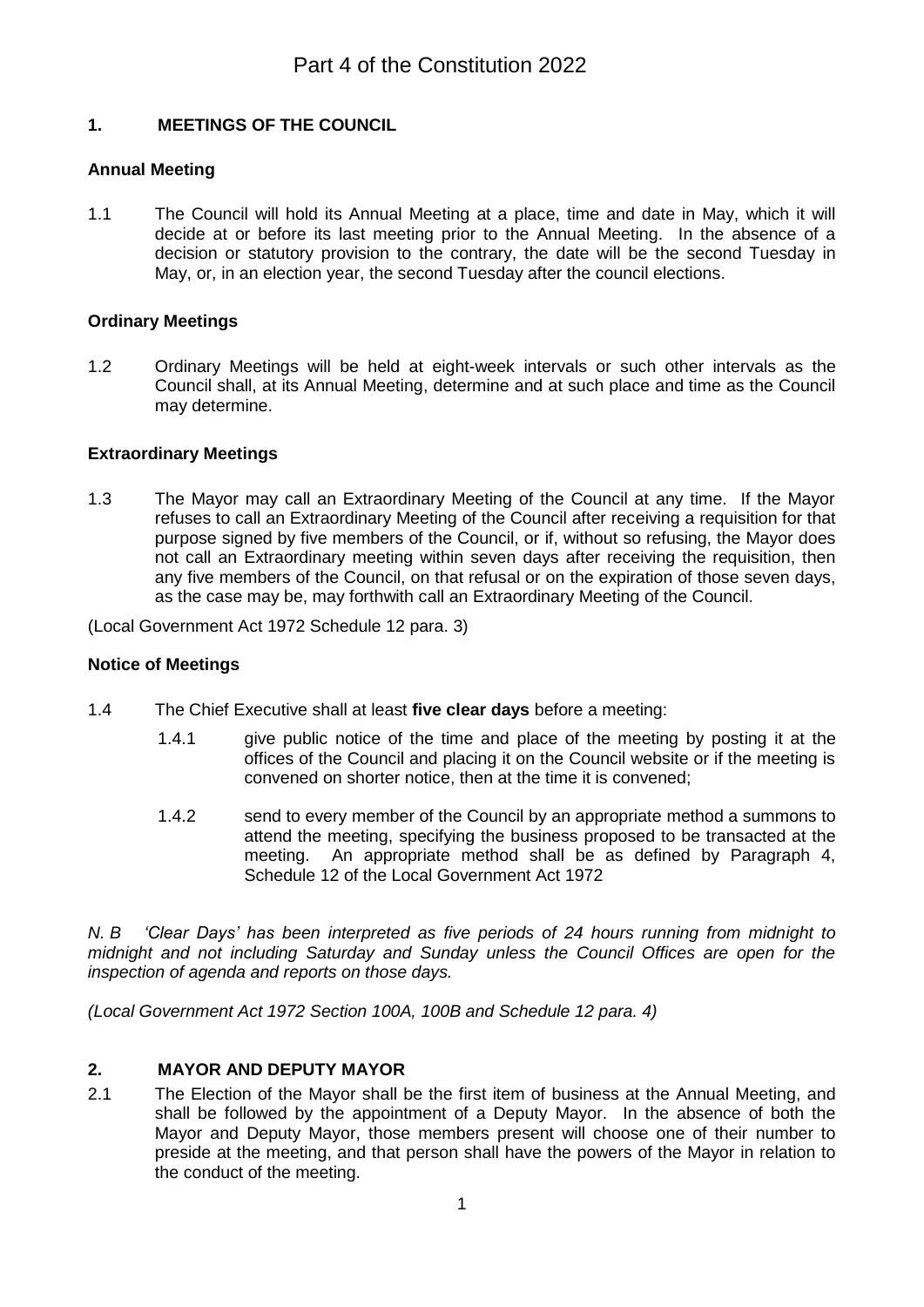## <span id="page-5-0"></span>**3. APPOINTMENT OF COMMITTEE AND CHAIRMAN**

### <span id="page-5-1"></span>**Appointment of Chairmen and Vice-Chairmen**

- 3.1 The council at its Annual Meeting shall appoint the chairmen and vice-chairmen of all standing committees. If a casual vacancy arises in the office of chairman or vicechairman of a committee, the council shall appoint a replacement at its next meeting.
- 3.2 In the absence of the chairman of a committee, the vice-chairman shall preside and in the absence of both, the committee from among its members shall appoint a chairman for that particular meeting.

## <span id="page-5-2"></span>**Continuance of Committees**

3.3 The composition and membership of Committees shall be determined at the Annual Meeting of the council and remain in place until the next Annual Meeting. Any alteration to the composition of membership of a committee must be determined by the Council.

## <span id="page-5-3"></span>**4. QUORUM**

4.1 The quorum at a meeting of the Council is twenty members. If the meeting lacks a quorum its business shall be adjourned to a fixed date and time, or to the next Ordinary Meeting.

### <span id="page-5-4"></span>**5. ORDER OF BUSINESS**

- 5.1 Subject to paragraph 5.2 of this Standing Order, the order of business at every meeting of the Council will be:
	- 5.1.1 to choose a person to preside if the Mayor and Deputy Mayor are absent;
	- 5.1.2 to deal with any item required by statute to be done before any other item;
	- 5.1.3 to approve as a correct record and sign the minutes of the last meeting of the Council;
	- 5.1.4 to receive public questions submitted in accordance with Standing Order 6;
	- 5.1.5 Mayor's communications;
	- 5.1.6 to dispose of business (if any) remaining from a previous meeting;
	- 5.1.7 Leader's Report and Question Time;<br>5.1.8 to receive and consider all other re
	- to receive and consider all other reports, minutes and recommendations of committees in date order of meeting;
	- 5.1.9 to answer questions asked under Standing Order 10;
	- 5.1.10 to consider Motions under Standing Order 9 in the order received; and
	- 5.1.11 other business, if any, specified in the summons.
- 5.2 With the exception of items 5.1.1, 5.1.2, 5.1.3 and 5.1.4, the Mayor may alter the order of business, or by a resolution following a Motion moved, seconded and put to the meeting without debate.

### <span id="page-5-5"></span>**6. PUBLIC PARTICIPATION**

- 6.1 Public participation in meetings of the Council will be allowed, in accordance with the Council's Protocol for Public Participation at Council and Committee meetings, subject to the following:
	- 6.1.1 a question or comment may be refused if they relate to exempt or confidential information within the meaning of the Council's Rules or if in the opinion of the Council's Head of Legal and Democratic Services they contain defamatory material;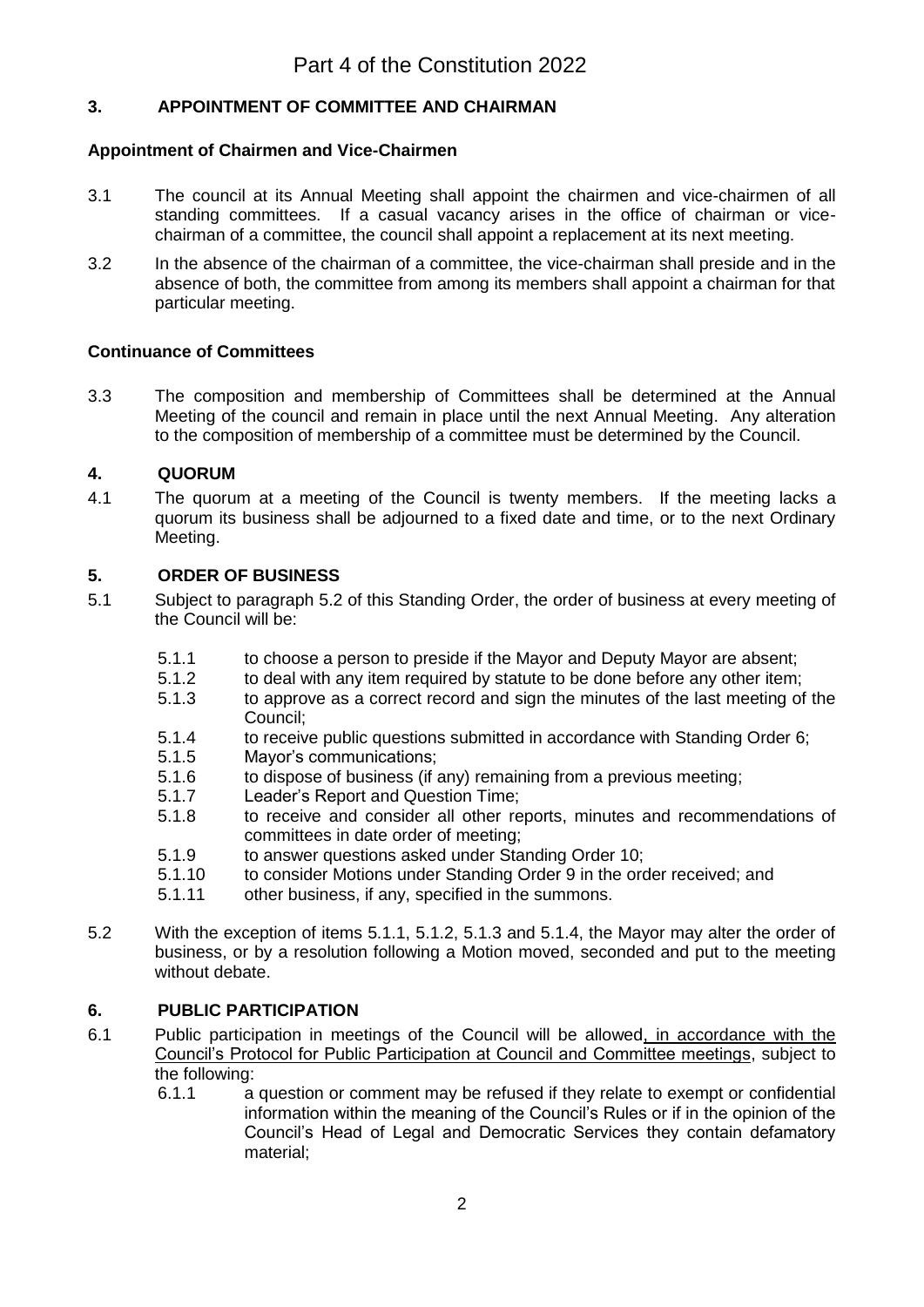- 6.1.2 only residents of the Ribble Valley may ask questions or make comments.
- 6.1.3 no person shall speak for more than 3 minutes;
- 6.1.4 a maximum of 15 minutes shall be allocated to public participation. Question(s) and/or comment(s) will be dealt with in the order in which they are received. Any questions not dealt with at the meeting shall be given answers in writing. Answers will not be given to any comments made. The public participation session shall form part of the formal proceedings of Council and shall be recorded in the minutes.
- 6.1.5 Members of the public wishing to ask questions or make comments must give notice in writing to the Chief Executive by not later than noon on the Friday before the Council meeting. The notice must specify the question in sufficient detail to enable a reply to be prepared. The Leader or the Chairman of the appropriate committee will give answers and a copy of the answer in writing will be given to the questioner.
- 6.1.6 Questioners shall have the right to ask one supplementary question when they have received the chairman's reply.
- 6.1.7 A question or comment on the same topic shall not be made at two consecutive meetings of the Council.
- 6.1.8 If the Council elects to, a special annual public meeting shall be held to deal solely with matters raised by electors. The venue will be such place as the Council decides. The same rules as set out in paragraph 6.1.5 of this Standing Order will apply to the written submission of questions at any special annual public meeting.
- 6.1.9 appropriate publicity shall be given to the right of the public to participate in meetings of the Council.

## <span id="page-6-0"></span>**7. PETITIONS**

- 7.1 Petitions may be presented to the Council in accordance with the Council's Petition Scheme.
- 7.2 The Council's Petition Scheme will not apply to letters of representation in respect of any matter relating to:
	- 7.2.1 a specific planning decision (including a development plan document or the community infrastructure levy),
	- 7.2.2 a specific licensing decision;
	- 7.2.3 an individual or entity, which has a right to a review or appeal, conferred by or under any enactment.

## <span id="page-6-1"></span>**8. MOTIONS AND AMENDMENTS WITHOUT NOTICE**

- 8.1 A member may move without notice any of the following Motions and amendments:
	- 8.1.1 to appoint a chairman for that meeting or the remainder of the meeting;
	- 8.1.2 motions relating to the accuracy of the minutes;
	- 8.1.3 to vary the order of the agenda;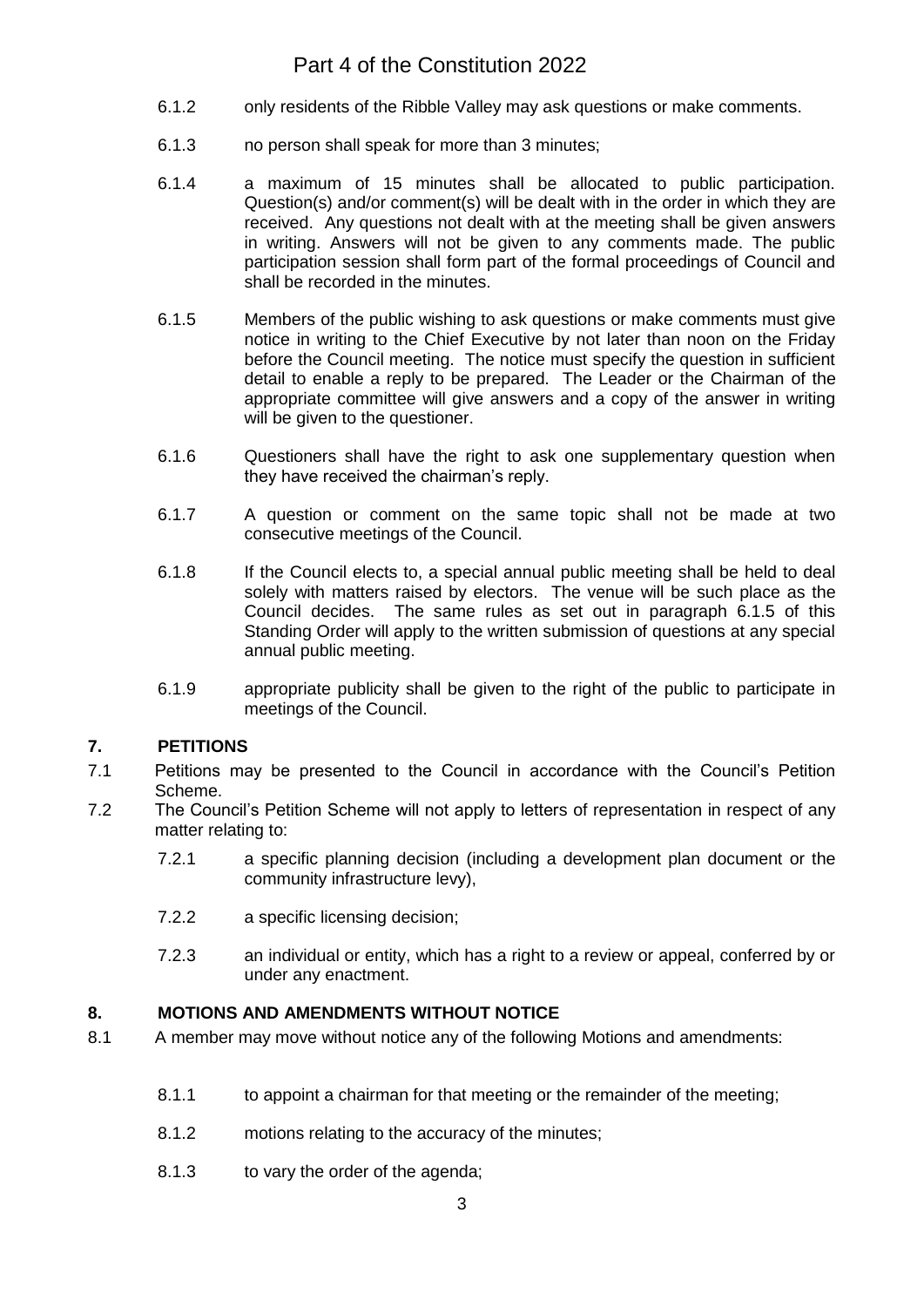- 8.1.4 subject to paragraph 8.1.7 of this Standing Order, move a Motion arising out of consideration of an item on the agenda, provided it is relevant to that item and does not introduce any new subject matter,
- 8.1.5 refer a matter back to a committee; and/or
- 8.1.6 that a body be appointed, or a person appointed to a body;
- 8.1.7 to adopt reports and recommendations of committees and/or officers. A member cannot however move a Motion or amendment, which amends a decision made under powers delegated to a Committee and/or Officer by the Council.
- 8.1.8 to give leave to withdraw a Motion;
- 8.1.9 to extend the time limit for speeches;
- 8.1.10 to make an amendment to a Motion;
- 8.1.11 to move on to the next item on the agenda;
- 8.1.12 to put the question immediately to the vote;
- 8.1.13 to adjourn the debate;
- 8.1.14 to adjourn the meeting;
- 8.1.15 to suspend one or more Standing Orders;
- 8.1.16 to exclude the public from the meeting under Section 100A (4) of the Local Government Act 1972;
- 8.1.17 under Standing Order 13.31 not to hear a member further.
- 8.1.18 under Standing Order 13.32 by the chairman to require a member to leave the meeting; and/or
- 8.1.19 to give any consent required by these Standing Orders.

### <span id="page-7-0"></span>**9. NOTICES OF MOTION**

- 9.1 A Notice of Motion not listed in Standing Order 8 must be given in writing to the Chief Executive **AT LEAST 7 CLEAR DAYS** (as defined above) before the relevant meeting, and be signed by the member(s) giving the notice. An email to the Chief Executive will be accepted as giving notice.
- 9.2 The Chief Executive shall set out in the summons for the Council meeting all Motions which comply with the requirements of paragraph 9.1 of this Standing Order in the order they have been received, unless the member has either withdrawn it in writing or requested to move it at a later meeting.
- 9.3 Motions must relate to matters where the Council has powers or duties or which affect the borough.
- 9.4 The Council will treat as withdrawn any Motion not moved at the meeting at which it appears upon the summons, unless the Mayor agrees its postponement.
- 9.5 Any Motion which falls within the terms of reference of a committee(s) may:
	- 9.5.1 be referred without discussion to such committee(s):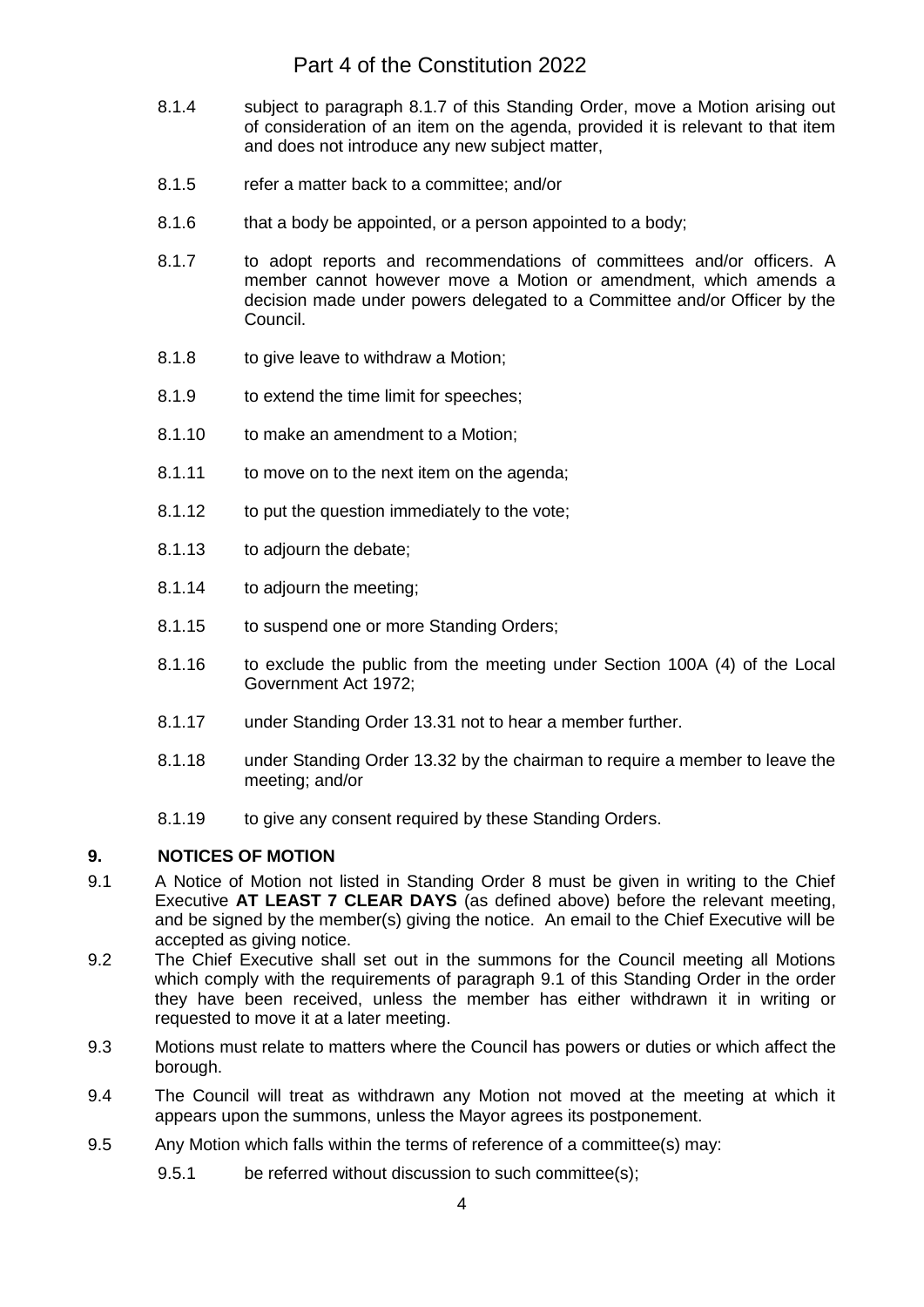- 9.5.2 be referred without discussion to such other committee(s) as the Council may decide; or
- 9.5.3 be dealt with at the meeting at which it is moved if the Mayor considers it is appropriate and convenient to do so.
- 9.6 If a Motion is referred in accordance with Standing Order 9.5 the Chief Executive must notify the relevant member:
	- 9.6.1 of the meeting(s) of the committee(s) to which it has been referred;
	- 9.6.2 that they have the right to attend the meeting(s); and
	- 9.6.3 that they may explain the Motion at any such meeting(s).

## <span id="page-8-0"></span>**10. QUESTIONS AT COUNCIL MEETINGS**

- 10.1 A member may ask the Mayor or the chairman of any committee any question on any matter which relates to a power or duty of the Council or which affects the borough.
- 10.2 A question must either:
	- 10.2.1 be received by the Chief Executive by noon on the Friday before the meeting; or
	- 10.2.2 relate to urgent business, have the agreement of the Mayor to the question being put and, where possible, a copy of the question will be given to the Chief Executive before 10.00am on the day of the meeting.
- 10.3 The question shall be put and answered without discussion, but the person to whom the question is addressed may decline to answer. Where the question has been submitted in writing in advance of the meeting, the questioner shall have the right to ask one supplementary question, or to make a relevant comment, when they have received the Chairman's reply.
- 10.4 The answer to a member's question may be given: orally and directly; by reference to published material of the Council provided it is readily available to members; or in writing circulated to all members.
- 10.5 There shall be no question on the same topic at two consecutive meetings of the Council.

## <span id="page-8-1"></span>**11. LEADER'S REPORT AND QUESTION TIME**

- 11.1 The Leader of the Council will present a report on the ongoing work of the Council and on any topical issues relating thereto. Notwithstanding the provisions of Standing Order 13.11, the Leader in presenting his report may speak for up to ten minutes.
- 11.2 At the conclusion of the Leader's report, the Leader of the Opposition or in his absence, the Deputy Leader of the Opposition may ask up to three questions of the Leader, provided that notice of these has been received in writing by the Chief Executive by not later than noon on the day before the Council meeting. The questions shall relate to the general work of the Council. There will be no requirement for any answers to be in writing and the leader of the opposition shall be entitled to ask one supplementary question or make one comment in relation to each answer given by the Leader.
- 11.3 When any questions from the Leader of the Opposition or in his absence, the Deputy Leader of the Opposition have been answered by the Leader, Councillors may ask a question of the Leader on matters relating to the general work of the Council, which do not fall within the remit of a committee.
- 11.4 Only residents of the Ribble Valley may ask questions of the Leader.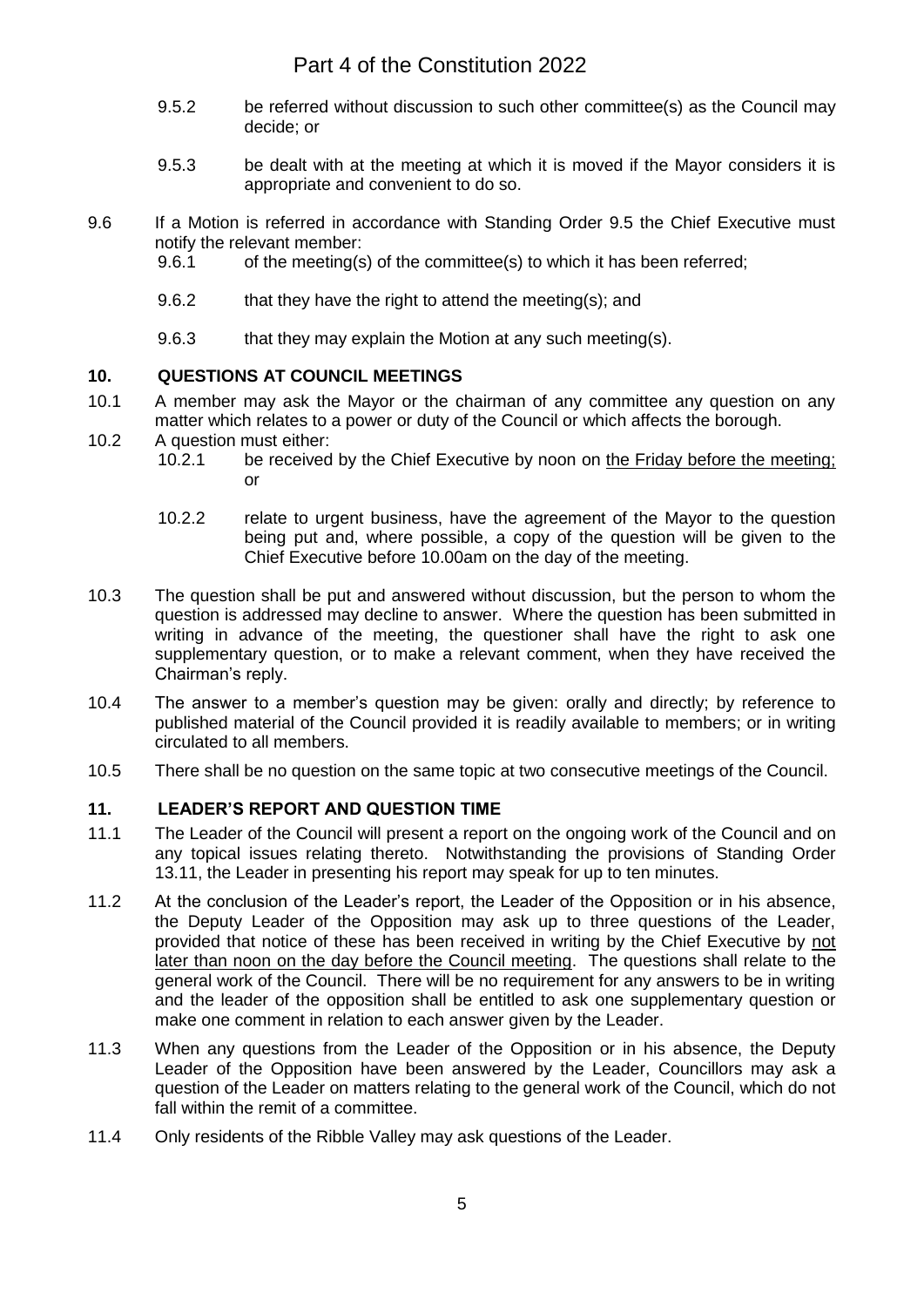- 11.5 Subject to paragraph 11.2 of this Standing Order, Councillors wishing to ask questions must give notice in writing to the Chief Executive by not later than noon on the Friday before the council meeting. The notice must specify the nature of the question in sufficient detail to enable a reply to be prepared. A copy of the Leader's answer in writing will be given to the questioner.
- 11.6 Councillor's shall have the right to ask one supplementary question when they have received the Leader's reply.
- 11.7 There shall be no question on the same topic at two consecutive meetings of the Council.

### <span id="page-9-0"></span>**12. MINUTES OF COUNCIL MEETINGS**

- 12.1 The Mayor will move that the minutes be approved as a correct record.
- 12.2 Only the accuracy of the minutes may be discussed and then only by Motion. As soon as any Motion has been disposed of (or if no Motion is moved) the Mayor will sign the minutes subject to any amendment set out in any Motion approved by the Council.
- 12.3 Minutes shall be submitted to and signed at the next meeting of the Council unless that meeting is an Extraordinary Meeting.

## <span id="page-9-1"></span>**13. RULES OF DEBATE FOR COUNCIL MEETINGS**

### <span id="page-9-2"></span>**Respect for Mayor**

13.1 When the Mayor rises during a debate, any member standing must immediately stop speaking and sit down and the Council must be silent.

### <span id="page-9-3"></span>**Standing when Speaking**

13.2 A member, when speaking, must stand and address the Mayor.

### <span id="page-9-4"></span>**Mayor to decide order of speaking**

13.3 If two or more members rise or indicate their wish to speak, the Mayor will call on one to speak and the other (or others) must then sit.

### <span id="page-9-5"></span>**Only one Member to Stand**

13.4 While a member is speaking, all other members must remain seated and silent UNLESS rising to indicate that they wish to make a point of order or to provide personal explanation.

### <span id="page-9-6"></span>**Motion for reception of Minutes – Procedure**

- 13.5 A Motion for the reception of the minutes of a committee, sub-committee or joint Committee (save for any minute marked with \*\*\*):
	- 13.5.1 must be proposed and seconded before it is discussed;
	- 13.5.2 must not include any amendment of those minutes; but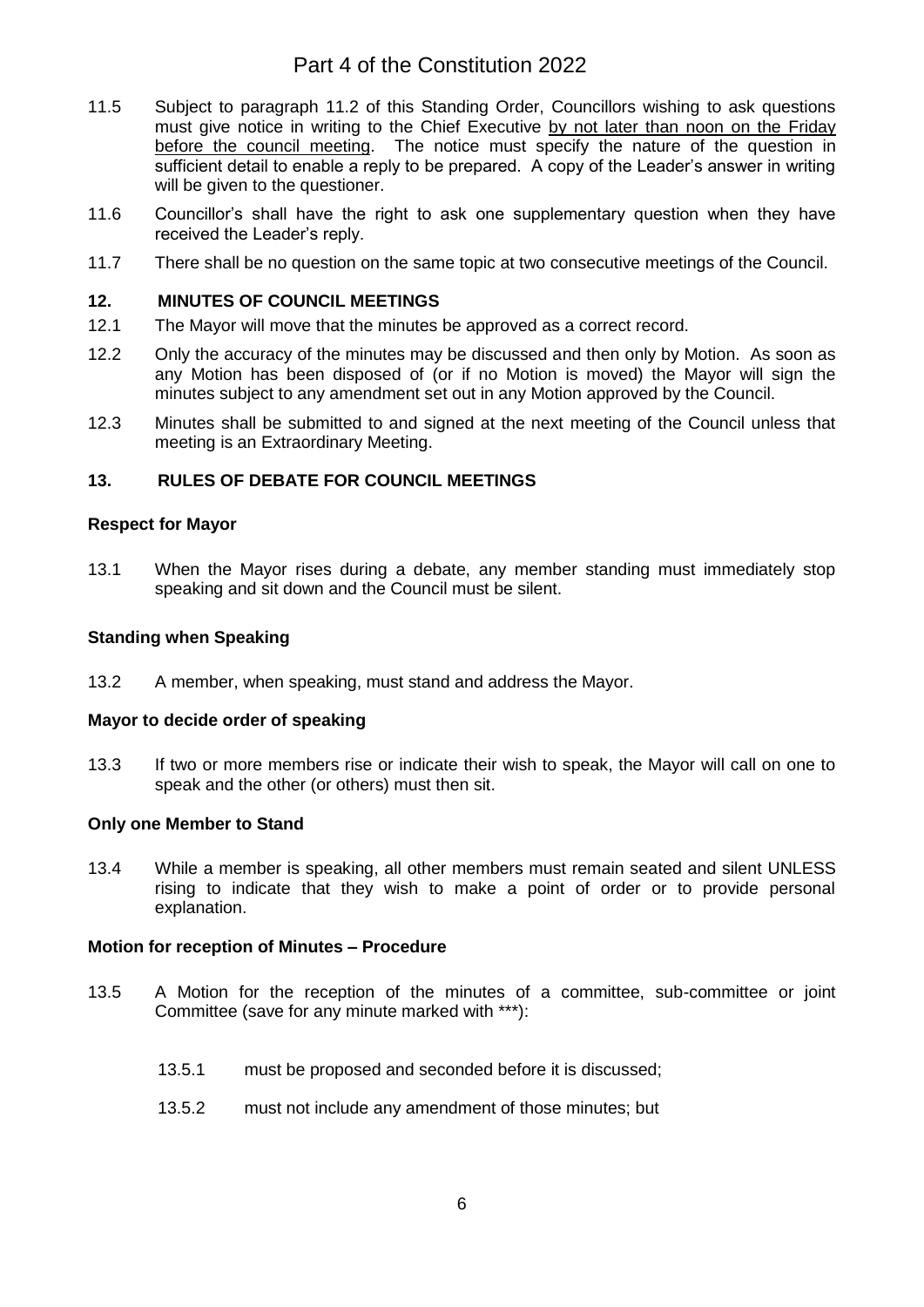- 13.5.3 may provide for a particular minute to be withdrawn for further consideration by the appropriate committee; and upon being seconded, that particular minute will be withdrawn subject to the agreement of the Council.
- 13.6 When a Motion to receive the minutes of a committee has been seconded, the Mayor will invite questions or comments upon such minutes. Any member may ask a question or make a comment on any minute before the Council, provided that he or she does not speak for more than five minutes in total on the minutes of a particular committee.
- 13.7 Any minute with \*\*\* must be considered by a separate motion following the procedure set out in paragraphs 13.5 and 13.6 above.

## <span id="page-10-0"></span>**Questions/Comments on Minutes**

13.8 The chairman of the committee or other member moving the reception of the committee minutes will respond to any questions/comments relating to those minutes. Questions on a particular minute will not be answered until they have all been asked. The chairman or other member moving the reception of the committee minutes may decline to respond unless written notice has been given to the Chief Executive by noon on the Friday before the meeting. Where a question has been submitted in writing in advance of the meeting the questioner shall have the right to ask one supplementary question when they have received the chairman's response.

### <span id="page-10-1"></span>**Content of Amendment**

- 13.9 An amendment must relate to the Motion and either:
	- 13.9.1 refer a matter to a committee, or refer back to the appropriate committee a matter recommended to the Council;
	- 13.9.2 leave out words;
	- 13.9.3 add or insert words; or
	- 13.9.4 leave out words and add or insert words.

as long as the effect of 13.9.2 to 13.9.4 is not to negate the motion.

## <span id="page-10-2"></span>**Content of Speech**

13.10 A member's speech must be directed solely to the matter under discussion.

## <span id="page-10-3"></span>**Length of Speech**

13.11 A member may not speak for more than five minutes, except by consent of the Council.

### <span id="page-10-4"></span>**When a member may speak again on a Motion**

13.12 A member who has spoken on any Motion (and for this purpose each separate minute of a particular committee, sub-committee or joint committee, or any group of minutes being taken together will be regarded as a separate Motion) must not speak again until the debate on the Motion has finished EXCEPT: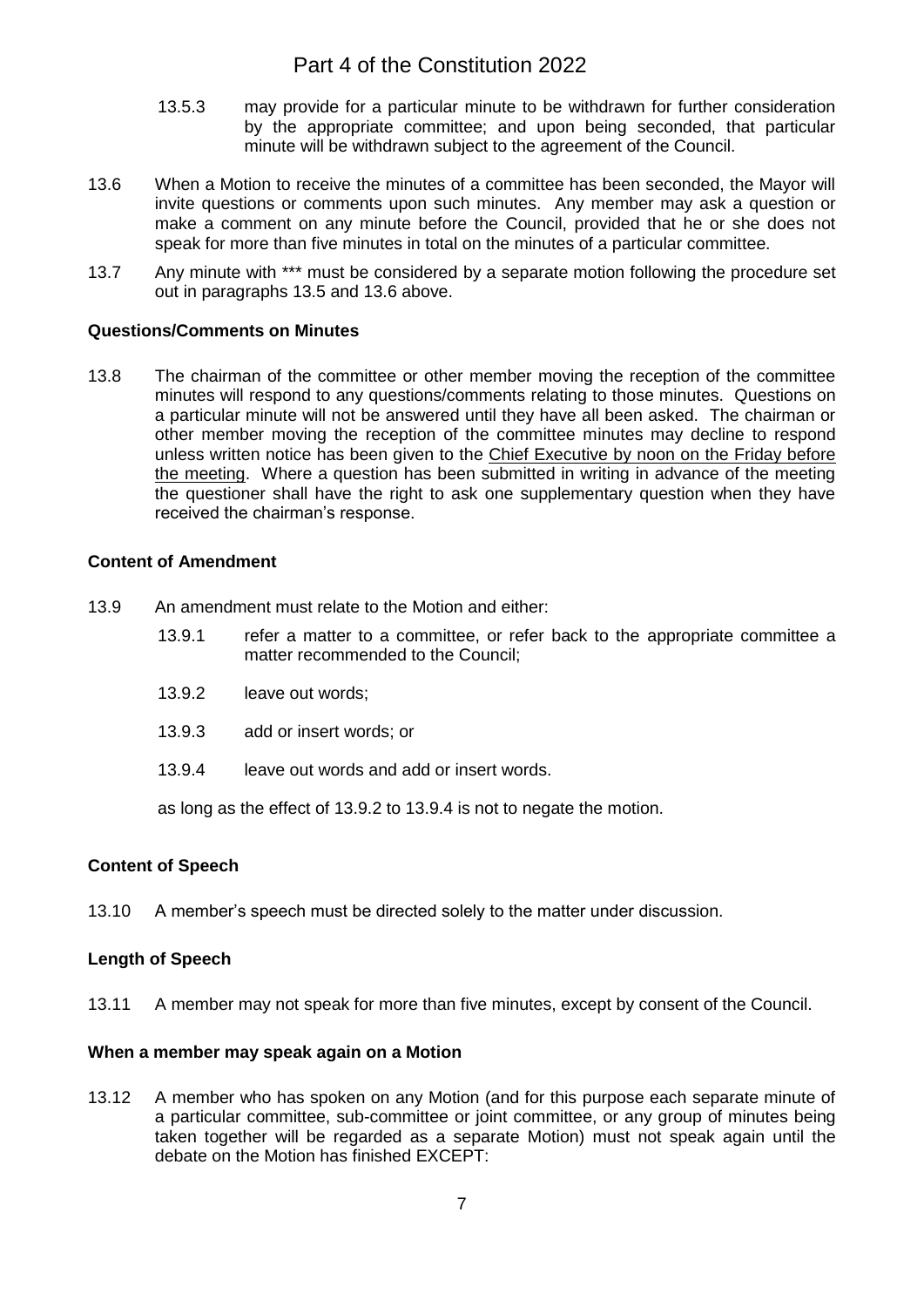- 13.12.1 to speak once on an amendment moved by another member;
- 13.12.2 if the Motion has been amended since the member last spoke, to move a further amendment;
- 13.12.3 if the member's first speech was on an amendment moved by another member, to speak on the main issue, whether or not that amendment was carried;
- 13.12.4 in exercise of a right of reply given by paragraphs 13.26 or 13.27 of this Standing Order;
- 13.12.5 on a point of order or by way of personal explanation (in accordance with paragraph 13.28 and 13.29 of this Standing Order);
- 13.12.6 to move or speak on a procedural Motion set out in sub-paragraph 13.19.2, 13.19.7 or 13.19.8 of paragraph 13.19 of this Standing Order.

### <span id="page-11-0"></span>**Debate on Amendment**

- 13.13 Only one amendment may be moved and discussed at a time. No further amendment may be moved until the first amendment has been disposed of.
- 13.14 The Mayor may permit two or more amendments to be discussed together if this is likely to help the proper conduct of the Council's business BUT each amendment must be voted upon separately.
- 13.15 If an amendment is lost a further, different, amendment may be moved.
- 13.16 The Mayor should read the entire Motion as amended prior to a vote being taken.
- 13.17 If an amendment is carried, the Motion as amended takes the place of the original Motion and becomes the Motion upon which any further amendments may be moved.

### <span id="page-11-1"></span>**Seconding of Motions and Amendments**

13.18 Any member may second a motion or amendment and reserve his or her speech for a later period of the debate.

### <span id="page-11-2"></span>**Motions which may be moved during debate**

- 13.19 When a Motion is being debated, the only other Motions that may be moved (either singly or combined) are:
	- 13.19.1 to amend the Motion;
	- 13.19.2 to adjourn the meeting;
	- 13.19.3 to adjourn the debate;
	- 13.19.4 to move on to the next business;
	- 13.19.5 to put the question immediately to the vote;
	- 13.19.6 not to hear a member further;
	- 13.19.7 by the Mayor to require a member to leave the meeting;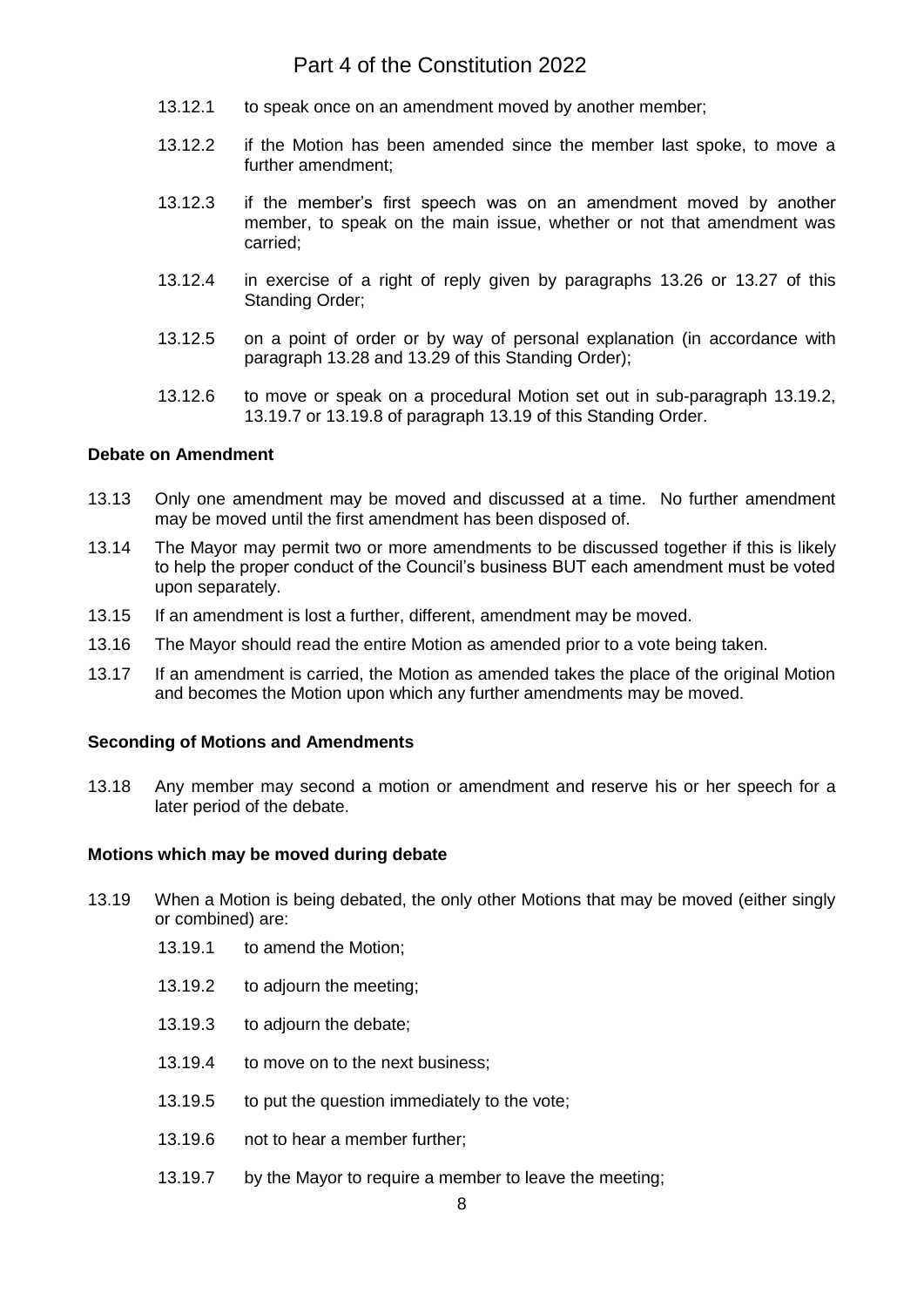- 13.19.8 to exclude the public from the meeting under section 100A (4) of the Local Government Act 1972;
- 13.19.9 to suspend one or more Standing Orders;
- 13.19.10 to extend the time limit for speeches;
- 13.19.11 to give any consent required by these Standing Orders.

### <span id="page-12-0"></span>**Closure Motions**

- 13.20 At the conclusion of a speech of another member, a member may move without comment that:
	- 13.20.1 the debate be adjourned;
	- 13.20.2 the meeting be adjourned;
	- 13.20.3 the Council proceed to the next business; or
	- 13.20.4 the question be put.
- 13.21 If the Motion is seconded the Mayor shall proceed as follows, if in his opinion the question before the meeting has been sufficiently discussed:
	- 13.21.1 in the case of a Motion under 13.20.1, 13.20.2 or 13.20.3, invite the mover of the original Motion to reply and then put the closure Motion to the vote; or
	- 13.21.2 in the case of a Motion under 13.20.4, put the closure Motion to the vote.
- 13.22 If the Motion is carried, the question before the meeting shall (subject to the rights of speech or reply) be put to the vote or be deemed to be disposed of or the meeting or debate shall stand adjourned as the case may be.

### <span id="page-12-1"></span>**Amendment of Motion by Proposer**

- 13.23 The proposer of a Motion may with the consent of the Council:
	- 13.23.1 alter a Motion of which the proposer has given notice; or
	- 13.23.2 with the further consent of the seconder alter a Motion, which the proposer has moved if (in either case) the alteration is one, which could be made as an amendment to the Motion.

### <span id="page-12-2"></span>**Withdrawal of Motion by Proposer**

- 13.24 A Motion or amendment may be withdrawn by the proposer with the consent of the seconder and of the council.
- 13.25 No member may speak on a Motion or amendment after the proposer has asked to withdraw it **UNLESS** permission has been refused.

## <span id="page-12-3"></span>**Right of Reply – Proposer of Motion Only**

13.26 The proposer of a Motion has the right to reply at the close of the debate on the Motion immediately before it is put to the vote.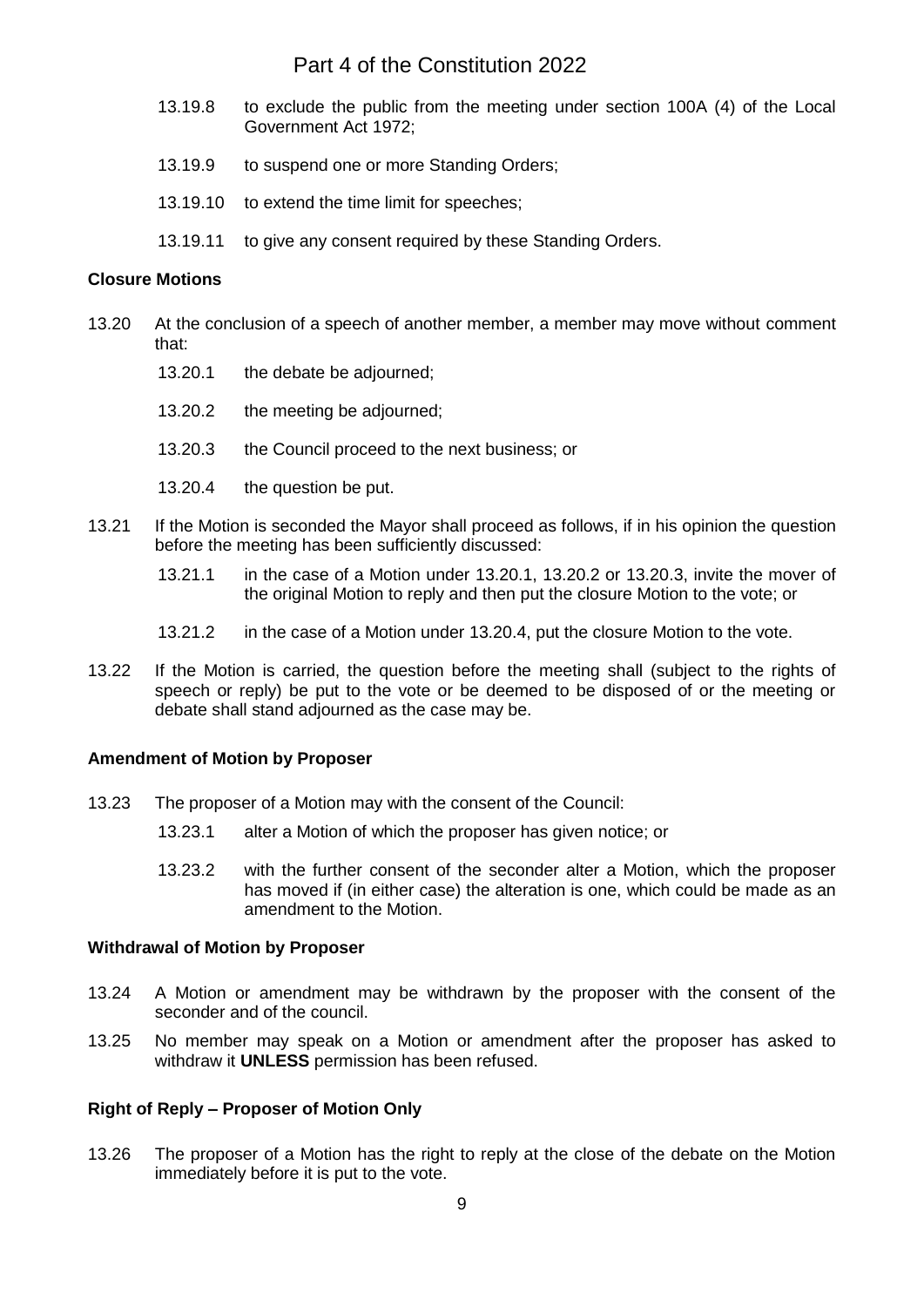- 13.27 At the close of a debate on an amendment:
	- 13.27.1 the proposer of the original Motion has the right to reply; and
	- 13.27.2 the proposer of the amendment has the right to reply, such right to be exercised immediately before the proposer of the original motion replies.

### <span id="page-13-0"></span>**Explanation and Points of Order**

- 13.28 An explanation shall be confined to a material part of an earlier speech by the member during the meeting and on which a misunderstanding has occurred.
- 13.29 A point of order is a request by a member to the Mayor to rule on an alleged irregularity in the constitution of, or procedure in the meeting.
- 13.30 A member may rise on a personal explanation or a point of order at any time and is entitled immediately to address the Mayor on the matter; but:
	- 13.30.1 the member who raises a point of order must specify immediately a Standing Order or statutory provision, and say how it has been broken or infringed;
	- 13.30.2 in either case the member's speech must be confined to the personal explanation or point of order.
	- 13.30.3 the ruling of the Mayor on an explanation or point of order is not open to discussion and is final.

### <span id="page-13-1"></span>**Disorderly Conduct**

- 13.31 If the Mayor considers a member's conduct disorderly and so states to the Council, then the Mayor or any other member may move "not to hear a particular member further" and if seconded, the Motion shall be put to the vote without discussion. Disregarding the ruling of the Mayor, wilfully obstructing proceedings, or behaving improperly, offensively or irregularly shall, for these purposes, be considered disorderly.
- 13.32 If the member's disorderly conduct continues after the Motion has been carried, the Mayor shall:

### EITHER

- 13.32.1 move to require the member to leave the meeting in which case the Motion shall be put to the vote without seconding or discussion
- OR
- 13.32.2 adjourn the meeting of the council to an appropriate time.
- 13.33 The Mayor may, in the event of general disturbance disruptive of the proceedings, adjourn the meeting for an appropriate length of time. Such action may be taken irrespective of other available powers and without putting the matter to the meeting.

## <span id="page-13-2"></span>**Voting**

13.34 Save for the requirements relating to Budget Decision Meetings, set out in paragraphs 13.38 – 13.39 of the Standing Order, Members shall vote by a show of hands unless before the Mayor begins to take the vote a member requests that a recorded vote is taken, and that request is supported by six other Members (who will show their support by raising their hands).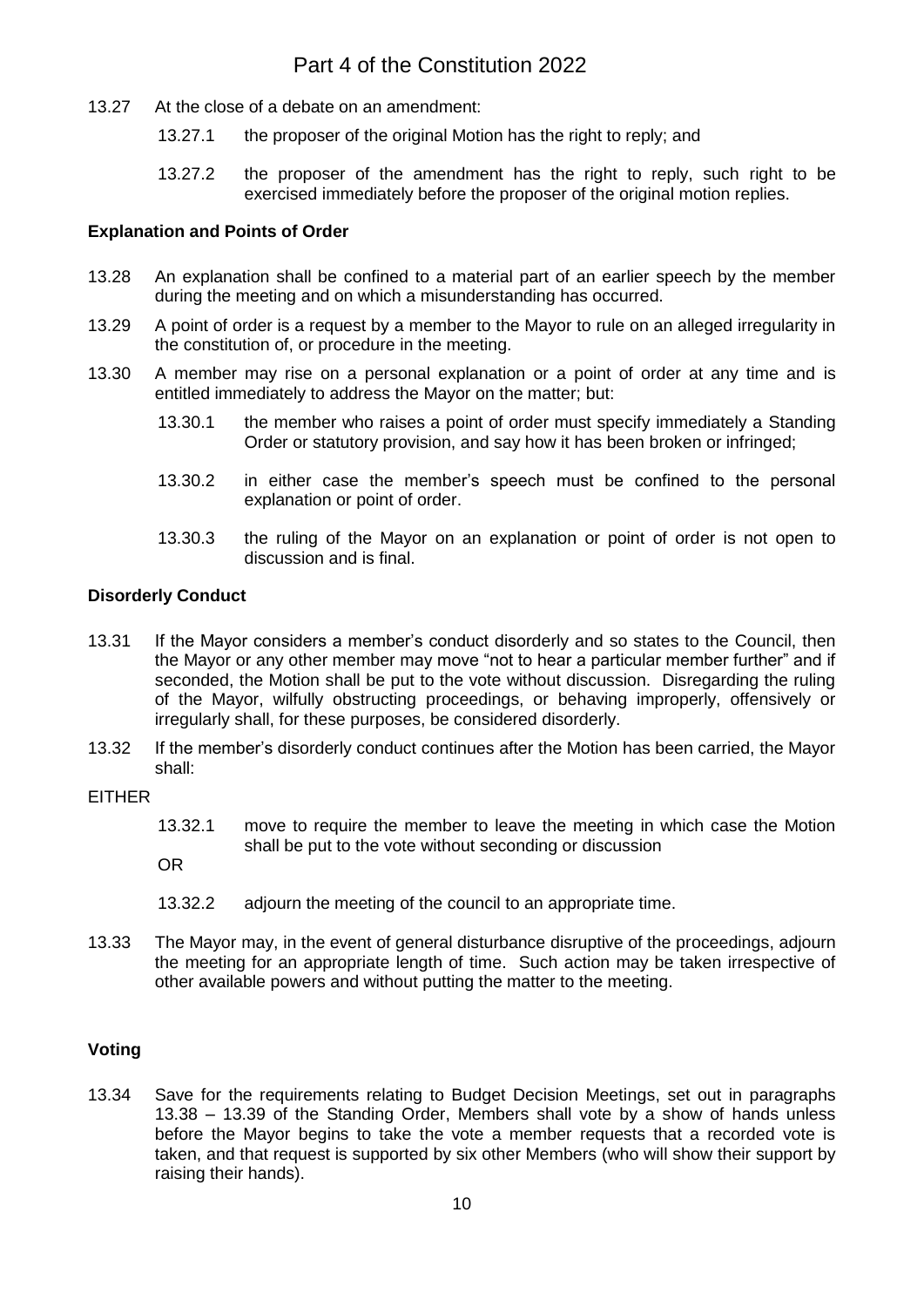- 13.35 Where a recorded vote takes place pursuant to paragraph 13.34 of this Standing Order, the minutes must record each Member's vote for, against or abstaining.
- 13.36 In the event that a recorded vote takes place:
	- 13.36.1 the Head of Legal and Democratic Services or Chief Executive will call the name of each member;
	- 13.36.2 the member will respond, for or against the Motion or abstaining; and
	- 13.36.3 the Head of Legal and Democratic Services, a Director or Head of Service will record each member's response in the minute.
- 13.37 In the case of an equality of votes the Mayor or the person presiding shall have a second or casting vote.

(Local Government Act 1972 Schedule 12 para.39.)

## <span id="page-14-0"></span>**Voting in Budget Decision Meetings**

- 13.38 Immediately after any vote is taken at a Budget Decision Meeting (as defined in the Local Authorities (Standing Orders) (England) Regulations 2001/3384 (as amended)), there must be recorded in the minutes of the proceedings of that meeting the names of the persons who cast a vote for the decision or against the decision or who abstained from voting.
- 13.39 The votes shall be recorded as set out in paragraph 13.36 of this Standing Order.

### <span id="page-14-1"></span>**14. DISTURBANCE BY MEMBERS OF THE PUBLIC**

14.1 If a member of the public interrupts the proceedings at any meeting the Mayor will issue a warning and if the interruption continues the Mayor shall order the removal of that person from the premises where the meeting is taking place. In case of general disturbance in any part of the premises open to the public, the Mayor shall order that part to be cleared.

### <span id="page-14-2"></span>**15. TIME LIMIT ON MEETINGS**

15.1 All meetings must end at or before 3 hours after the time at which the meeting commenced. The council or a committee will only suspend this Standing Order on rare occasions when circumstances justify doing so. The Motion to suspend this Standing Order must be seconded and then put to the vote without discussion.

### <span id="page-14-3"></span>**16. MOTIONS AFFECTING EMPLOYEES**

16.1 If any question arises on the appointment, promotion, dismissal, salary, superannuation, conditions of service or conduct of any council employee, the Council must not discuss it until it has considered whether to exclude the public under section 100A (4) of the Local Government Act 1972 as amended.

## <span id="page-14-4"></span>**17. MOTIONS NOT TO BE REVIVED**

17.1 No member may move a Motion or amendment, which would have the same effect as one, which has been rejected within the previous six months unless notice has been given as required by Standing Order 9 and such notice is signed by at least nine other members.

## <span id="page-14-5"></span>**18. VOTING ON APPOINTMENTS**

18.1 Where three or more persons are nominated for any position to be filled by the Council but there is no majority of the votes cast in favour of one candidate, then the candidate who received the least votes must be eliminated from the voting and a fresh vote taken and so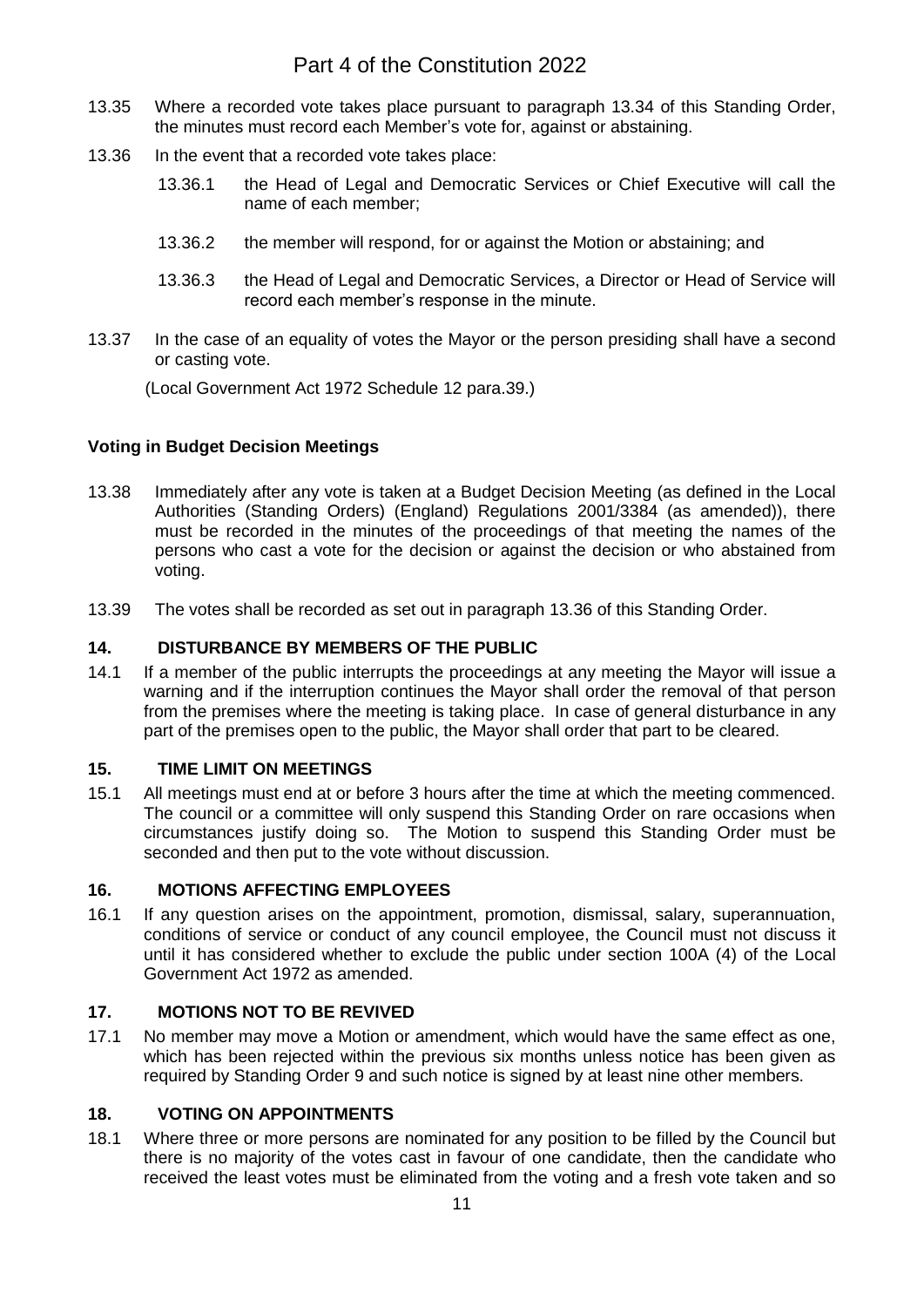on until a majority of votes is given in favour of one person. Voting under this Standing Order may be conducted by ballot paper.

## <span id="page-15-0"></span>**19. RECORD OF ATTENDANCES**

19.1 The names of the members present at a meeting of the council or any of its committees shall be recorded by the Chief Executive in an attendance book provided for that purpose.

## **20. FILMING OR RECORDING MEETINGS**

20. The filming, photographing or audio recordings or use of social media at Council meetings is permitted subject to the provisions set out in the Council's Protocol for filming and recording meetings.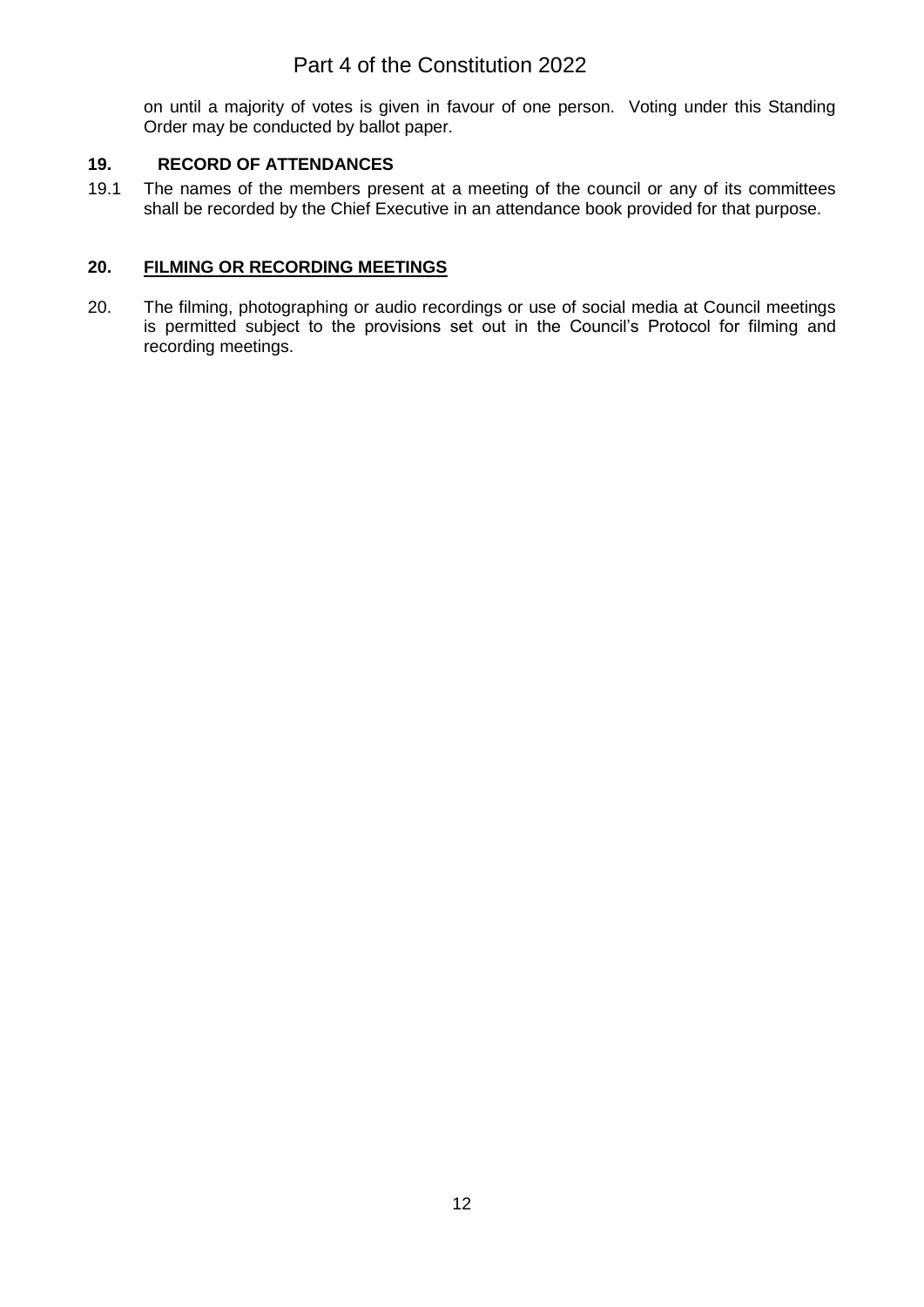## <span id="page-16-0"></span>**21. MEETINGS OF COMMITTEES**

21.1 Meetings of Committees will be held at such intervals as the Council shall, at its Annual Meeting, determine and at such place and time as the Council shall determine.

## <span id="page-16-1"></span>**Sub-Committees/Working Groups**

- 21.2 At the first meeting of each Committee within each municipal year, or as required during the course of the year to give effect to Council business, each Committee shall establish such sub-committees and/or working groups as it deems necessary. The Committee shall determine the terms of reference of the sub-committee/working group and its membership from its own members.
- 21.3 The membership of any Sub-Committee shall be subject to the principles of political balance, but this will not apply to working groups.
- 21.4 Sub-Committees shall have the power to make decisions, but working groups may only consider an issue and then refer the matter back to Committee for a decision to be made.

### <span id="page-16-2"></span>**Notice of Committee Meetings**

- 21.5 The Chief Executive shall at least **five clear days** before a meeting:
	- 21.5.1 give the public notice of the time and place of the meeting by posting it at the offices of the council and placing it on the Council website or if the meeting is convened on shorter notice, then at the time it is convened;
	- 21.5.2 send to every member of the Council by an appropriate method a summons to attend the meeting, specifying the business proposed to be transacted at the meeting. An appropriate method shall be as defined by Paragraph 4, Schedule 12 of the Local Government Act 1972N.B Clear days shall have the meaning set out above.

## <span id="page-16-3"></span>**Quorum**

- 21.6 The quorum at meetings of committees shall be not less than half the members of the committee.
- 21.7 If a meeting lacks a quorum its business shall be adjourned to a fixed date and time or to the next meeting.

## <span id="page-16-4"></span>**Order of Business**

- 21.8 Subject to paragraph 21.9 of this Standing Order, the order of business at every Committee and Sub-Committee meeting will be:
	- 21.8.1 to receive apologies for absence;
	- 21.8.2 to approve as a correct record and sign the minutes of the last meeting of the Committee;
	- 21.8.3 to receive any declarations of interest;
	- 21.8.4 Public participation;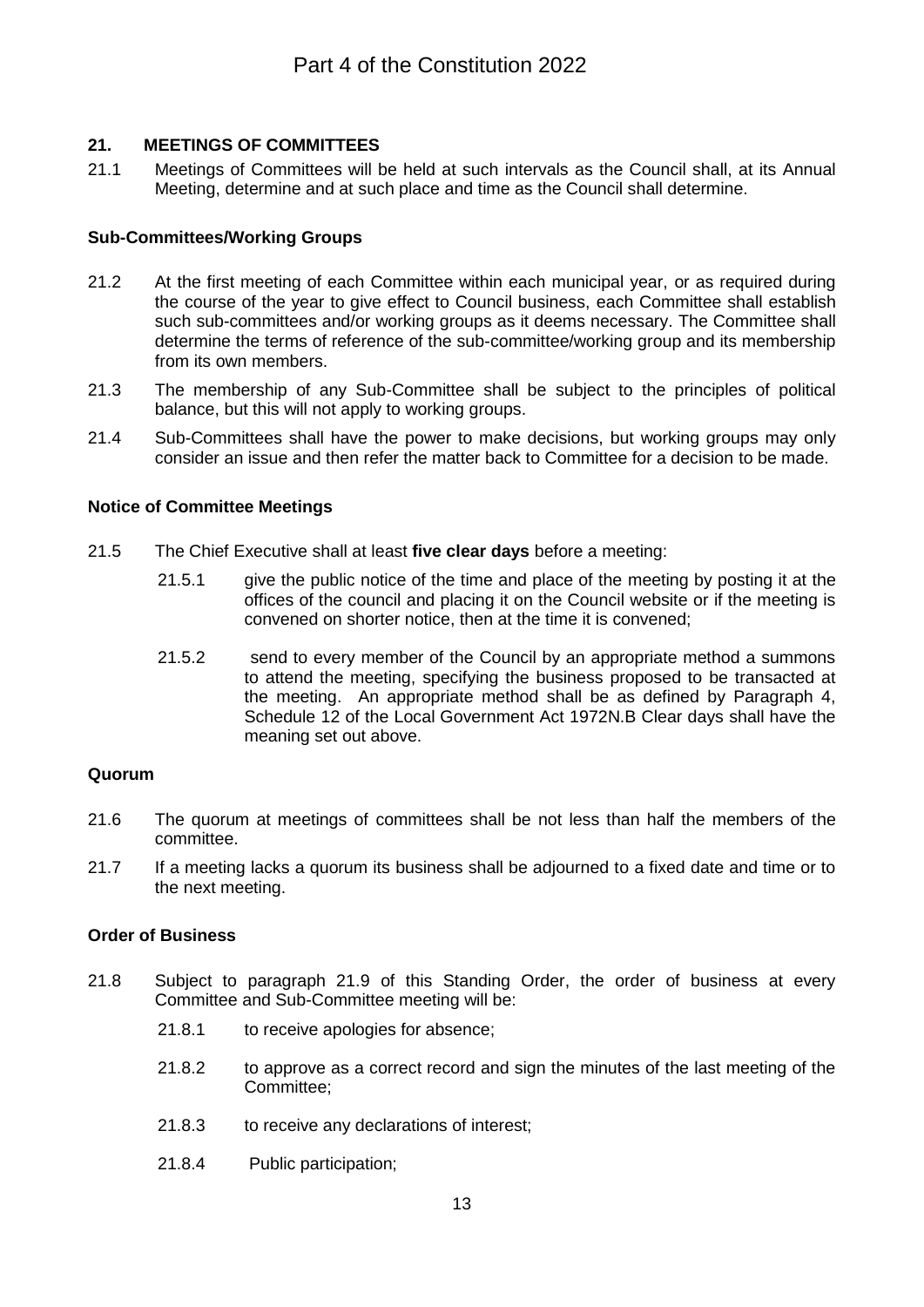- 21.8.5 to receive and consider all reports submitted to the Committee in the order they appear on the agenda; and
- 21.8.6 other business if any specified on the agenda
- 21.9 With the exception of items 21.8.1 –21.8.3 and 21.8.5-21.8.6 the order of business may be altered by the chairman.

## <span id="page-17-0"></span>**22 PUBLIC PARTICIPATION IN COMMITTEES**

- 22.1 The provisions of this standing order relate to all committees save for Planning Committee.
- 22.2 Public participation in committee meetings will be allowed, in accordance with the Council's Protocol for Public Participation at Council and Committee Meetings, save that:
	- 22.2.1 A question or comment may be refused if it relates to exempt or confidential information within the meaning of the Council's rules or if in the opinion of the Head of Legal and Democratic Services they contain defamatory material.
	- 22.2.2 Any person wishing to speak must register with the Council by noon on the day of the meeting.
	- 22.2.3 Contributions are limited to one per person and no person may speak for more than three minutes except in exceptional circumstances.
	- 22.2.4 A maximum of 15 minutes will be allocated for public participation in each Committee.
	- 22.2.5 Contributions will be limited to comments on decision items listed in Part I of the Agenda.
	- 22.2.6 Comments and contributions will be taken in the order in which they are received. Speakers on different agenda items will be dealt with in Agenda item order.
	- 22.2.7 No person may speak on the same topic at two consecutive meetings.

## <span id="page-17-1"></span>**Public Participation in Planning Committee**

- 22.3 Public participation in Planning Committee meetings will be allowed save that:
	- 22.3.1 a question or comment may be refused if it relates to exempt of confidential information within the meaning of the Council's rules or if in the opinion of the Head of Legal and Democratic Services they contain defamatory material;
	- 22.3.2 contributions will be limited to comments on decision items listed in Part I of the Agenda;
	- 22.3.3 a maximum of two speakers will be allowed on each planning application. One will be the applicant or agent, the other an objector. If the parish council is the objector they will have first refusal of the right to speak;
	- 22.3.4 if the parish council do not wish to speak, the Council will accept the first person to register his or her name as the objector;
	- 22.3.5 each speaker may speak for a maximum of three minutes. The applicant/agent will speak first and the objector second;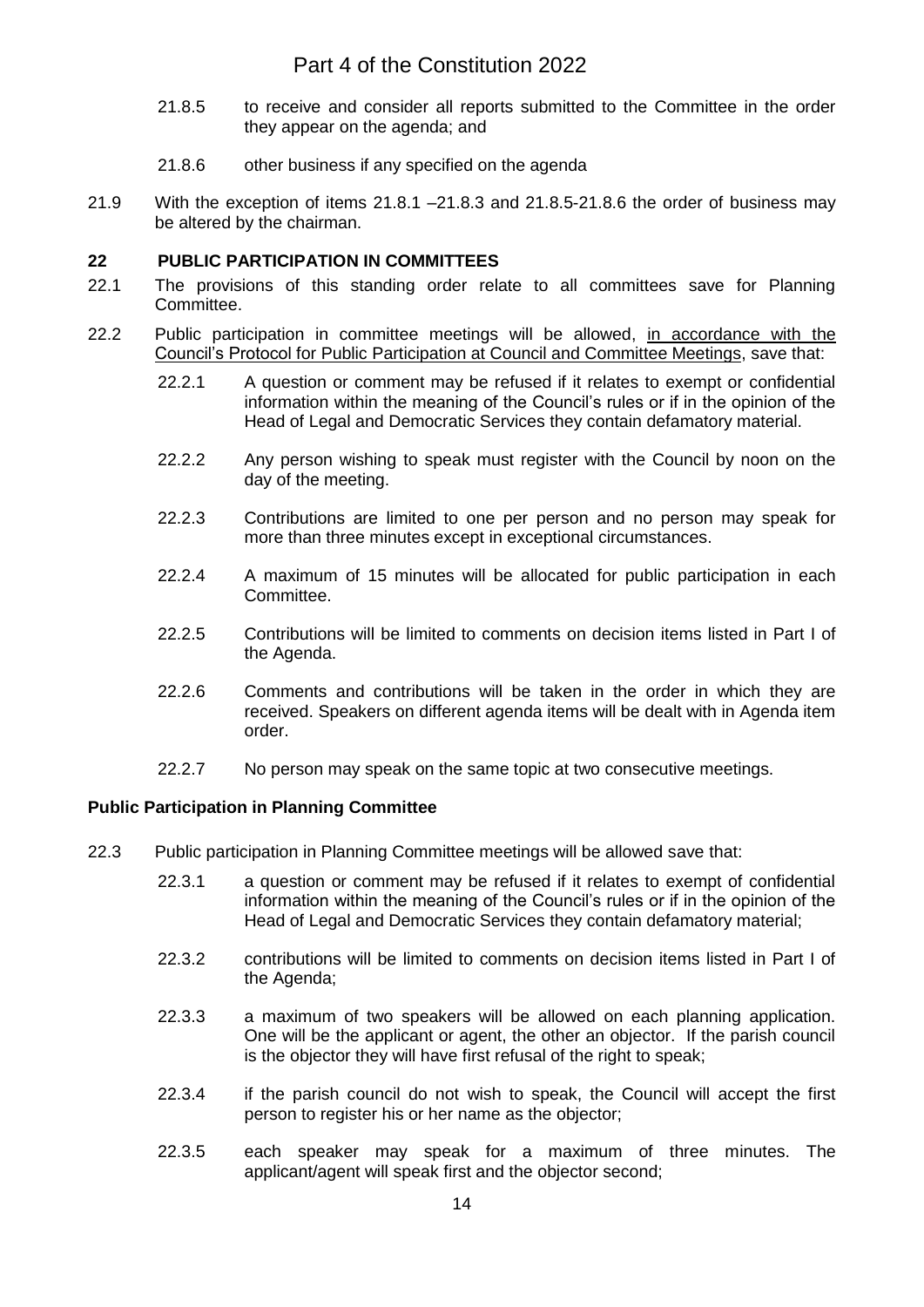- 22.3.6 Officers and members other than the Chairman cannot question the speaker. In exceptional circumstances the Chairman may ask an applicant and/or objector to clarify a matter of fact. If this happens, the applicant and/or objector must confine himself or herself to giving a direct answer to the question; and/or
- 22.3.7 Officers will not be required to answer questions raised, but will do so if a Member of Committee so requests.

## <span id="page-18-0"></span>**23 PETITIONS**

- 23.1 Petitions may be presented to a committee in accordance with the Council's Petition Scheme.
- 23.2 The Council's Petition Scheme will not apply to letters of representation in respect of any matter relating to:
	- 23.2.1 a specific planning decision (including a development plan document or the community infrastructure levy);
	- 23.2.2 a specific licensing decision;
	- 23.2.3 an individual or entity which has a right to a review or appeal conferred by or under any enactment.

## <span id="page-18-1"></span>**24 MOTIONS AND AMENDMENTS WITHOUT NOTICE AT COMMITTEE MEETINGS**

- 24.1 A member may move without notice any of the following Motions and amendments:
	- 24.1.1 to appoint a chairman for that meeting or the remainder of the meeting;
	- 24.1.2 motions relating to the accuracy of the minutes;
	- 24.1.3 to vary the order of the agenda;
	- 24.1.4 subject to paragraph 24.1.7 of this Standing Order, move a Motion arising out of consideration of an item on the agenda, provided it is relevant to that item and does not introduce any new subject matter, and/or that a body be appointed, or a person appointed to a body;
	- 24.1.5 to adopt reports and recommendations of officers. A member cannot however move a Motion or amendment, which amends a decision made under powers delegated to a Committee and/or Officer by the Council.
	- 24.1.6 to give leave to withdraw a Motion;
	- 24.1.7 to extend the time limit for speeches;
	- 24.1.8 to make an amendment to a Motion;
	- 24.1.9 to move on to the next item on the agenda;
	- 24.1.10 to put the question immediately to the vote;
	- 24.1.11 to adjourn the debate;
	- 24.1.12 to adjourn the meeting;
	- 24.1.13 to suspend one or more Standing Orders;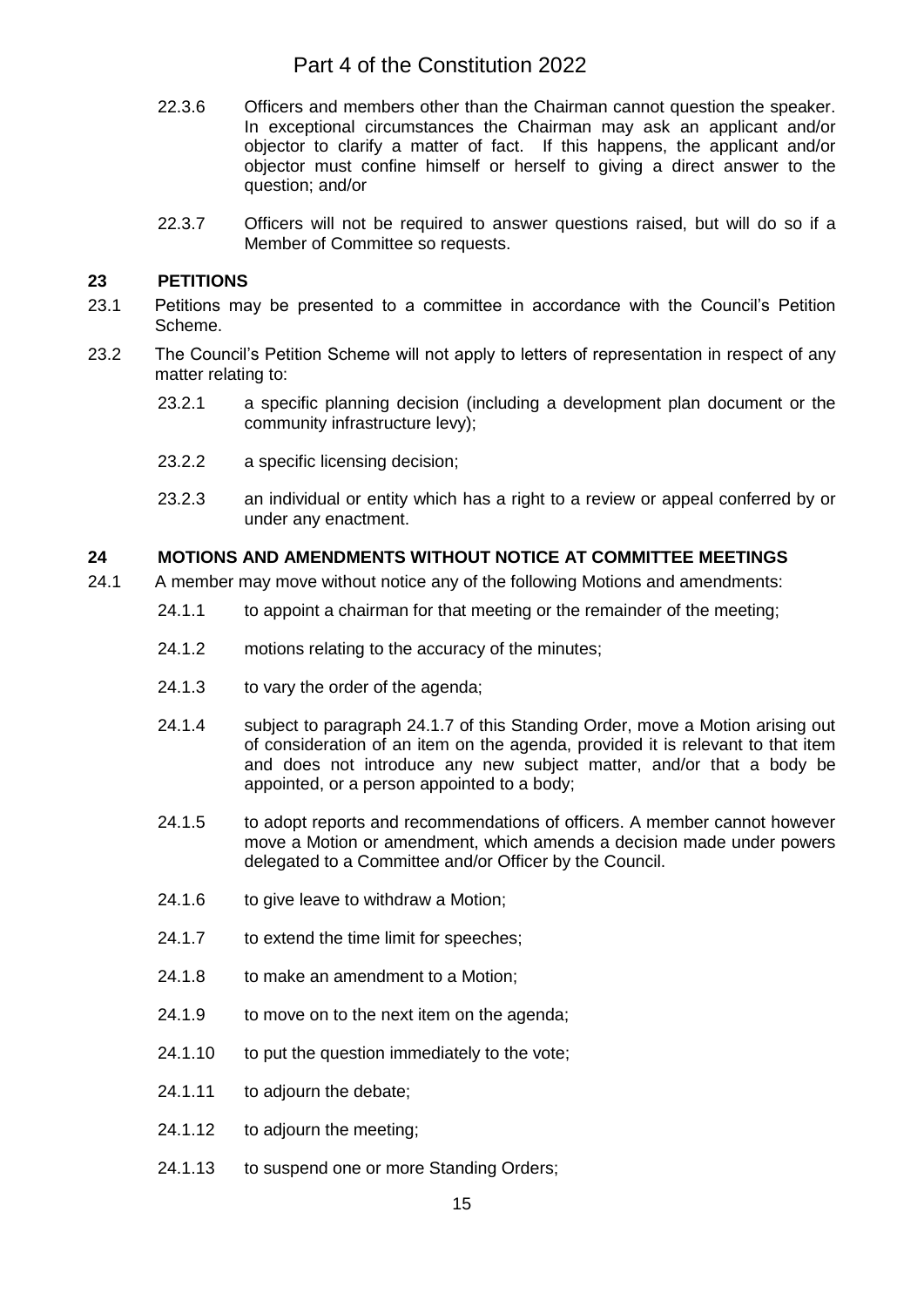- 24.1.14 to exclude the public from the meeting under Section 100A (4) of the Local Government Act 1972;
- 24.1.15 under Standing Order 26.10 not to hear a member further.
- 24.1.16 under Standing Order 26.11 by the chairman to require a member to leave the meeting; and/or
- 24.1.17 to give any consent required by these Standing Orders.

## <span id="page-19-0"></span>**25. NOTICES OF MOTION AT COMMITTEE**

- 25.1 A Notice of Motion not listed in Standing Order 24 must be given in writing to the Chief Executive **AT LEAST 5 CLEAR DAYS** (before the relevant meeting, and be signed by the member(s) giving the notice. (see definition of clear days set out above). An email to the Chief Executive will be accepted as giving notice.
- 25.2 The Chief Executive shall set out in the agenda for the Committee meeting all Motions which comply with the requirements of paragraph 25.1 of this Standing Order in the order they have been received, unless the member has either withdrawn it in writing or requested to move it at a later meeting.
- 25.3 Motions must relate to matters where the Council has powers or duties or which affect the borough.
- 25.4 The Council will treat as withdrawn any Motion not moved at the meeting at which it appears upon the summons, unless Committee agrees its postponement.

### <span id="page-19-1"></span>**26 RULES OF DEBATE AT COMMITTEE MEETINGS**

### <span id="page-19-2"></span>**Debate on Amendment**

- 26.1. Only one amendment may be moved and discussed at a time. No further amendment may be moved until the first amendment has been disposed of.
- 26.2 The Chairman may permit two or more amendments to be discussed together if this is likely to help the proper conduct of the Committee's business BUT each amendment must be voted upon separately.
- 26.3 If an amendment is lost a further, different, amendment may be moved.
- 26.4 The Chairman must read the entire Motion as amended prior to a vote being taken.
- 26.5 If an amendment is carried, the Motion as amended takes the place of the original Motion and becomes the Motion upon which any further amendments may be moved.

### <span id="page-19-3"></span>**Seconding Amendments**

26.6 Any member may second a motion or amendment and reserve his or her speech for a later period of the debate.

Content of Amendment

- 26.7 An amendment must relate to the Motion and either:
- 26.7.1 refer a matter to another Committee or to Council;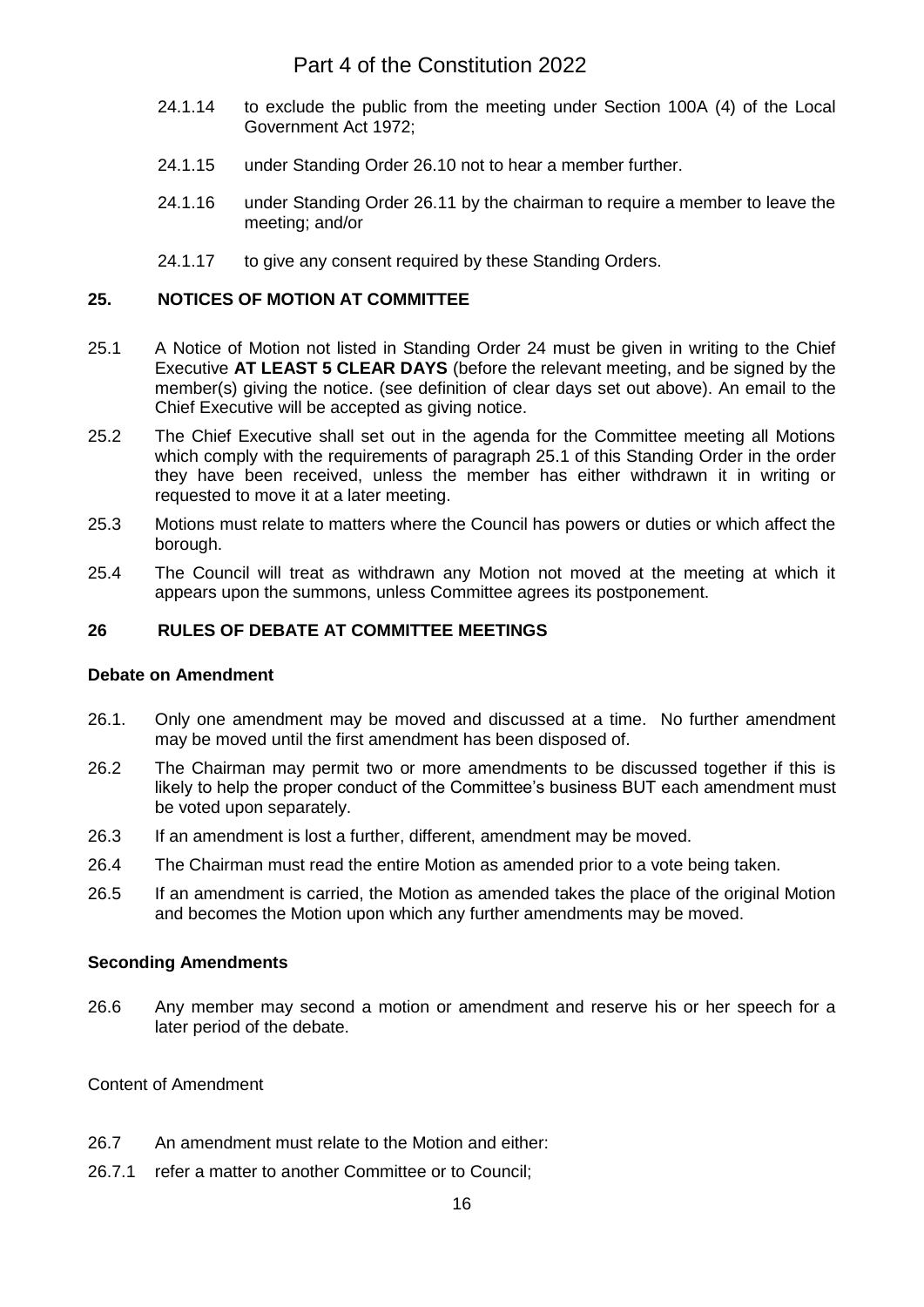- 26.7.2 leave out words;
- 26.7.3. add or insert words; or
- 26.7.4 leave out words and add or insert words.
- as long as the effect of 26.7.2 to 26.7.4 is not to negate the motion.

## **Amendment of Motion by Proposer**

- 26.8 The proposer of a Motion may with the consent of the Council:
- 26.8.1 alter a Motion of which the proposer has given notice; or
- 26.8.2 with the further consent of the seconder alter a Motion, which the proposer has moved if (in either case) the alteration is one, which could be made as an amendment to the Motion.

### **Withdrawal of Motion by Proposer**

- 26.9 A Motion or amendment may be withdrawn by the proposer with the consent of the seconder and of the council.
- 26.10 No member may speak on a Motion or amendment after the proposer has asked to withdraw it UNLESS permission has been refused.

## <span id="page-20-0"></span>**Explanation of points of order**

- 26.11 An explanation shall be confined to a material part of an earlier speech by the member during the meeting and on which a misunderstanding has occurred.
- 26.12 A point of order is a request by a member to the chairman to rule on an alleged irregularity in the constitution of or procedure in the meeting.
- 26.13 A member may rise on a personal explanation or a point of order at any time and is entitled immediately to address the chairman on the matter; but:
	- 26.13.1 the member who raises a point of order must specify immediately a Standing Order or statutory provision, and say how it has been broken or infringed;
	- 26.13.2 in either case the member's speech must be confined to the personal explanation or point of order.
	- 26.13.3 the ruling of the Chairman on an explanation or point of order is not open to discussion and is final.

## <span id="page-20-1"></span>**Disorderly conduct**

- 26.14 If the Chairman considers a member's conduct disorderly and so states to the Committee, then the Chairman or any other member may move "not to hear a particular member further" and if seconded, the Motion shall be put to the vote without discussion. Disregarding the ruling of the Chairman, wilfully obstructing proceedings, or behaving improperly, offensively or irregularly shall, for these purposes, be considered disorderly.
- 26.15 If the member's disorderly conduct continues after the Motion has been carried, the Chairman shall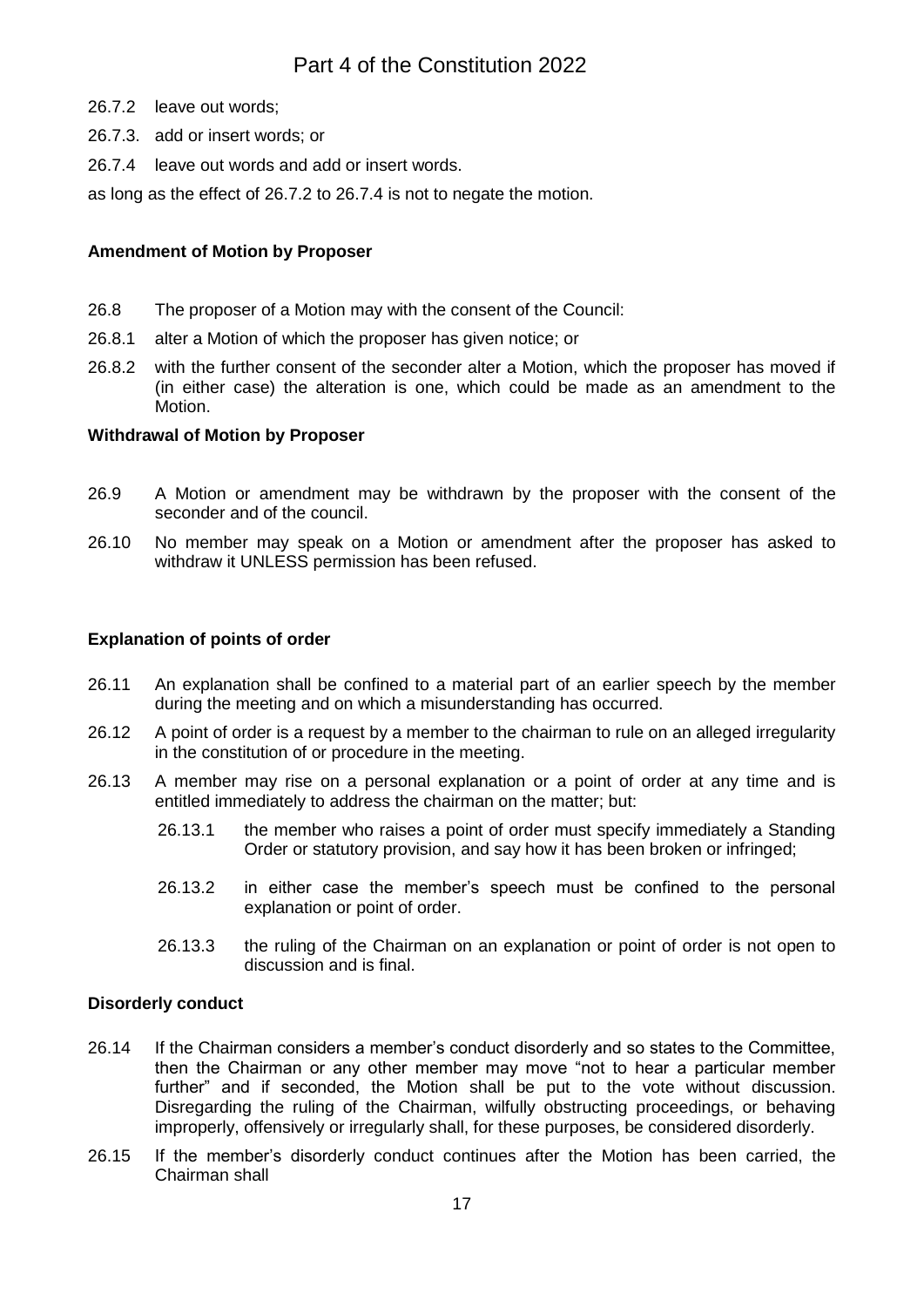- 26.15.1 move to require the member to leave the meeting in which case the Motion shall be put to the vote without seconding or discussion; or
- 26.15.2 adjourn the meeting of the Committee to an appropriate time.
- 26.16 The Chairman may, in the event of general disturbance disruptive of the proceedings, adjourn the meeting for an appropriate length of time. Such action may be taken irrespective of other available powers and without putting the matter to Committee.

### <span id="page-21-0"></span>**Disturbance by the public**

26.17 If a member of the public interrupts the proceedings at any meeting the Chairman will issue a warning and if the interruption continues the Chairman shall order the removal of that person from the premises where the Committee meeting is taking place. In case of general disturbance in any part of the premises open to the public, the Chairman shall order that part to be cleared.

### <span id="page-21-1"></span>**Time limits**

26.18 All meetings must end at or before 3 hours after the time at which the meeting commenced. A committee will only suspend this Standing Order on rare occasions when circumstances justify doing so. The Motion to suspend this Standing Order must be seconded and then put to the vote without discussion.

### <span id="page-21-2"></span>**Motions affecting employees**

26.19 If any question arises on the appointment, promotion, dismissal, salary, superannuation, conditions of service or conduct of any council employee, a Committee must not discuss it until it has considered whether to exclude the public under section 100A (4) of the Local Government Act 1972 as amended.

## <span id="page-21-3"></span>**Record of attendance**

26.20 The names of the members present at a Committee meeting shall be recorded by the Chief Executive in an attendance book provided for that purpose.

### <span id="page-21-4"></span>**Voting on appointments**

26.21 Where three or more persons are nominated for any position to be filled by the Council but there is no majority of the votes cast in favour of one candidate, then the candidate who received the least votes must be eliminated from the voting and a fresh vote taken and so on until a majority of votes is given in favour of one person. Voting under this Standing Order may be conducted by ballot paper.

### <span id="page-21-5"></span>**Voting**

26.22 Save for the requirements relating to Budget Decision Meetings, set out in paragraphs 26.25 – 26.26 of this Standing Order, Members shall vote by a show of hands unless before the Chair begins to take the vote a member requests that a recorded vote is taken, and that request is supported by three other Members (who will show their support by raising their hands).

Where a recorded vote takes place pursuant to this Standing Order, the minutes must record each Members vote for, against or abstaining.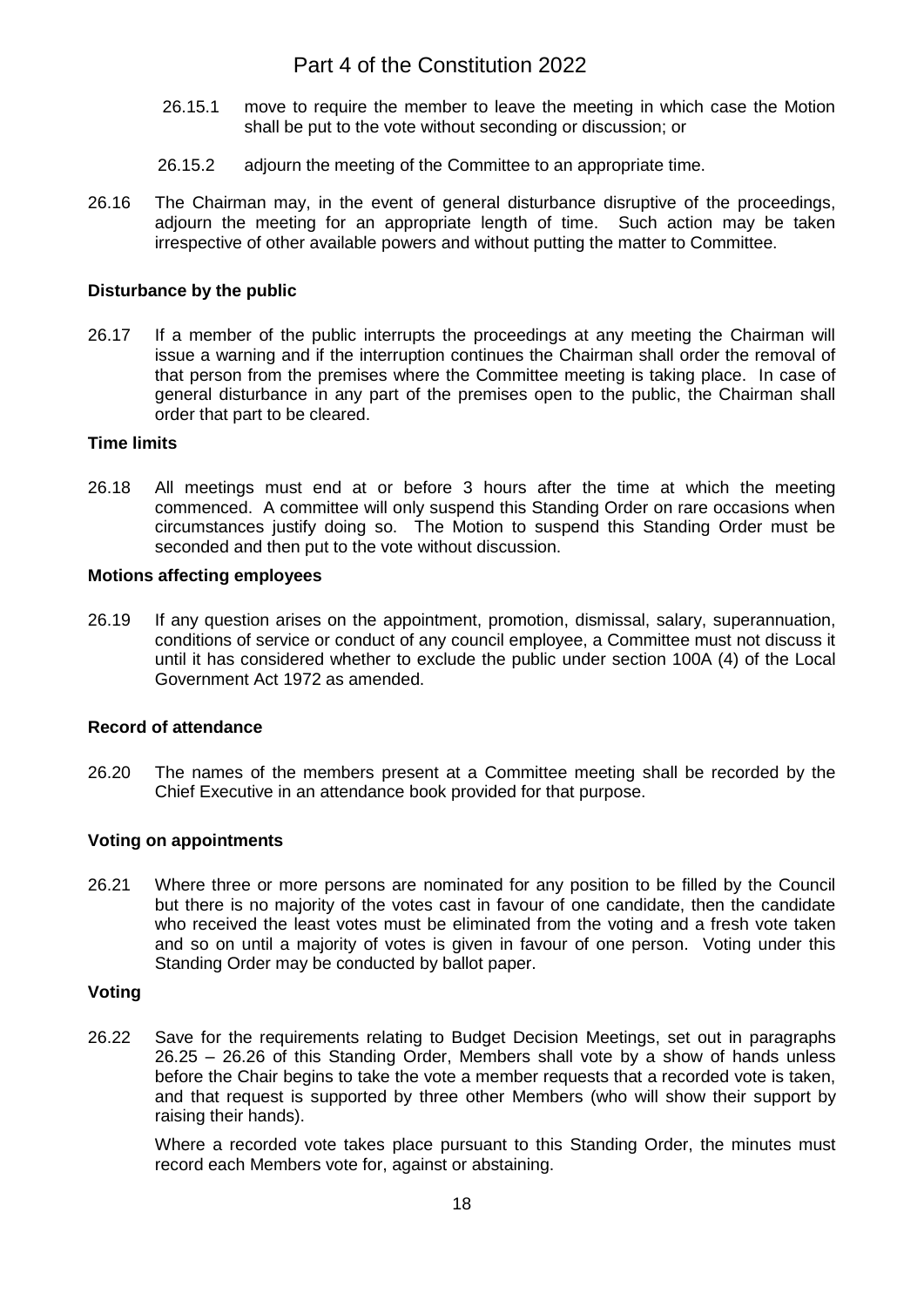- 26.23 In the event that a recorded vote takes place:
	- 26.231 the Head of Legal and Democratic Services, a Director or Head of Service will call the name of each member;
	- 25.23.2 the member will respond, for or against the Motion or abstaining; and
	- 25.23.3 the Head of Legal and Democratic Services, a Director or Head of Service will record each member's response and these will be recorded in the minute.
- 26.24 in the case of an equality of votes the Chairman or the person presiding shall have a second or casting vote.

(Local Government Act 1972 Schedule 12 para.39.)

### <span id="page-22-0"></span>**Voting in Budget Decision Meetings**

- 26.25 Immediately after any vote is taken at a Budget Decision Meeting (as defined in the Local Authorities (Standing Orders) (England) Regulations 2001/3384 (as amended)), there must be recorded in the minutes of the proceedings of that meeting the names of the persons who cast a vote for the decision or against the decision or who abstained from voting.
- 26.26 The votes shall be recorded as set out in paragraph 26.23 of this Standing Order.

## <span id="page-22-1"></span>**Minutes of Committee Meetings**

- 26.27 The Chairman or Vice Chairman will move that the minutes be approved as a correct record.
- 26.28 Only the accuracy of the minutes may be discussed and then only by Motion. As soon as any Motion has been disposed of (or if no Motion is moved) the Chairman will sign the minutes subject to any amendment set out in any Motion approved by Committee.
- 26.29 Minutes shall be submitted to and signed at the next meeting of Committee.

### <span id="page-22-2"></span>**Members entitled to attend all Committees and Sub-Committees**

26.30 Members are entitled to attend meetings of committees or sub-committees of which they are not members and may speak with the permission of the committee or sub-committee. A member may not speak for more than five minutes, except by consent of the committee or sub-committee.

## <span id="page-22-3"></span>**27. FILMING AND RECORDING MEETINGS**

27.1 The filming, photographing or audio recording or use of social media at Council meetings is permitted subject to the Council's protocol on filming or recordings meetings.

## <span id="page-22-4"></span>**28. URGENT BUSINESS BETWEEN COMMITTEES (EMERGENCY COMMITTEE)**

28.1 Where the terms of reference of the Emergency Committee apply and the matter is so urgent that the decision cannot wait for a scheduled meeting of the Council or one of its committees, the Chief Executive or a deputy appointed by him/her for these purposes will convene a meeting of the Emergency Committee for the purpose of reaching a decision on that matter. The Emergency Committee shall have power to exercise any of the functions of the Council for the purposes of deciding the matter referred to it.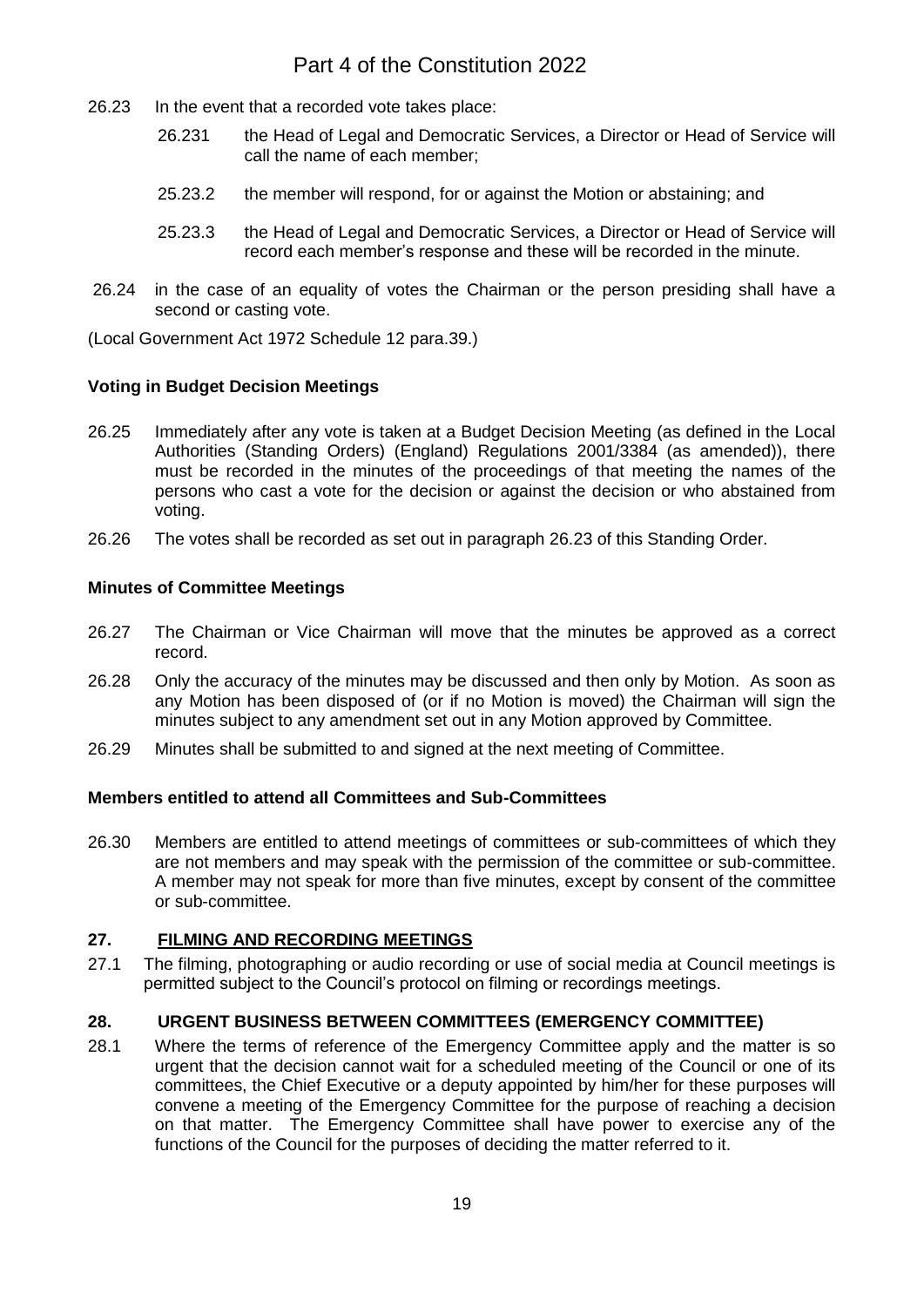- 28.2 Membership of the Emergency Committee will be determined each year at the Annual Meeting of the Council in accordance with the provisions relating to political balance and, except where other arrangements are approved by the Annual Meeting, the committee will comprise of the Leader, the Deputy Leader, the Shadow Leader or their authorised representatives and one other councillor.
- 28.3 Members of the Corporate Management Team and, wherever possible, other appropriate officers, should also attend meetings of the Emergency Committee.
- 28.4 The committee clerk will arrange the meeting and produce an agenda. This and any reports prepared for the meeting will be circulated to members of the Emergency Committee.
- 28.5 The agenda will be posted on the Council's website together with any Part I reports.
- 28.6 The decision made by the Emergency Committee will be reported to the next meeting of the most appropriate committee or to full Council, as applicable.

## <span id="page-23-0"></span>**29. CALL-IN PROCEDURE FOR DECISIONS MADE BY POLICY COMMITTEES**

- 29.1 All decisions made by committees should be sent to members within two working days of the committee having met.
- 29.2 A decision can be called-in within 5 working days of the decision being published.
- 29.3 If a decision is called-in, the implementation of that decision is suspended until the Council has met unless overridden by the Emergency committee.
- 29.4 Five members are needed to operate the call-in procedure.
- 29.5 The members operating the call-in procedure must give reasons in writing specifying why the decision has been called-in.
- 29.6 The call-in procedure does not apply to decisions on individual planning, licensing or grant applications, or to any matter arising out of the original decision on such an application including the conduct of any appeal. It should normally only apply to decisions, which are considered to be contrary to policy or not in accordance with the budget. The Emergency committee will have power to override the call-in procedure and to rule that the original decision be implemented. This power can only be exercised by a unanimous decision of the four where in their view; it is necessary to protect the interests of the Council that the original decision be implemented without delay. In order for them to decide whether or not to exercise this power, the Chief Executive shall notify them immediately of any decisions that have been called-in.

## <span id="page-23-1"></span>**30. INTERESTS OF MEMBERS IN CONTRACTS AND OTHER MATTERS**

- 30.1 Members of the Council are under a duty to base their decision making on a consideration of the public interest, avoid conflict between personal interest and the public interest and resolve any conflict between the two, at once, and in favour of the public.
- 30.2 A Member has a potential conflict of interest where any business of the meeting relates to or is likely to affect the subject matter of:
	- 30.2.1 a disclosable pecuniary interest as described in the Members Code of Conduct and section 30(3) of the Localism Act 2011;
	- 30.2.2 other pecuniary interest as described in the Members Code of Conduct; or
	- 30.2.3 private interest as described in the Members Code of Conduct;

held by a member and, when prompted by the agenda item, at the commencement of that consideration or when the interest becomes apparent, the Member must disclose to the meeting the existence and nature of that interest.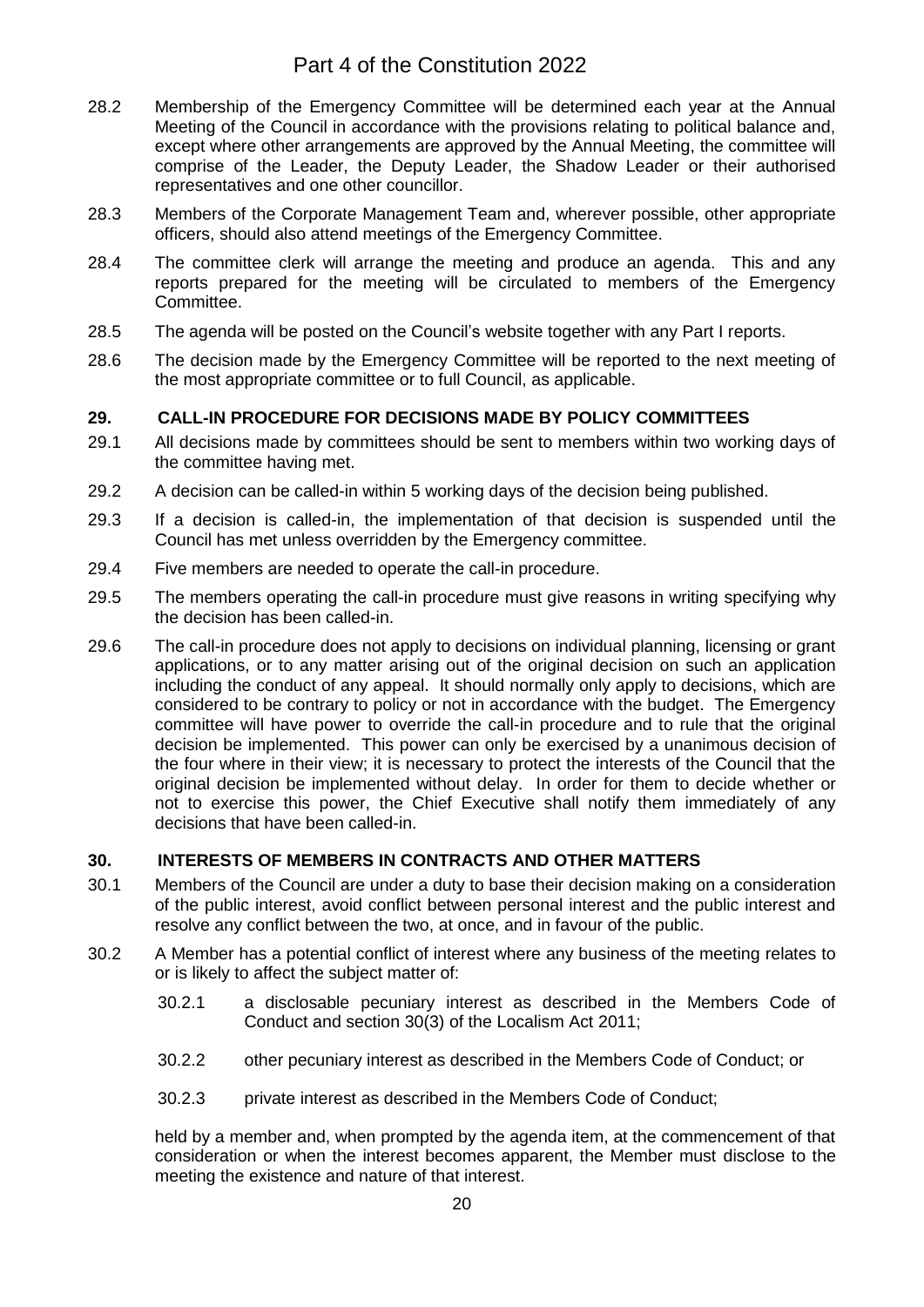- 30.3 Where an interest is disclosed arising from a disclosable pecuniary interest; or other interest where that interest is one which a member of the public with knowledge of the relevant facts would reasonably regard as so significant that it is likely to prejudice the member's judgment of the public interest; the Member:
	- 30.3.1 may not participate in any discussion of the matter at the meeting;
	- 30.3.2 may not vote on the matter at the meeting; and
	- 30.3.3 must retire to the public gallery or other area set aside from the meeting.
- 30.4 Where a Member holds a conflict of interest described at 30.2.2 and/or 30.2.3 above, before retiring he or she may address the meeting as a member of the public in accordance with the public participation rules.
- 30.5. Where a member is present at a meeting where that member is to be called upon to make a decision in the public interest, and that member considers they have fettered their discretion in some other way, that member may exercise any separate speaking rights as a ward member or member of the public but should not take part in the discussion or vote as a member of the meeting.

## <span id="page-24-0"></span>**31. COMPLAINTS ABOUT CONDUCT OF MEMBERS**

- 31.1 Where a member has a complaint that another member has breached the council's Code of Conduct, s/he shall submit the complaint to the Council's Monitoring Officer.
- 31.2 No member shall at a meeting of the Council or its committees make any allegation or assertion that the conduct of another member or members is in breach of the Council's Code of Conduct or any other adopted codes of probity and practice relating to the conduct of members and no discussion shall take place regarding such conduct except in the Accounts and Audit Committee on receipt of a report from the Council's Monitoring Officer or within a sub-Committee of the Accounts and Audit Committee when it conducts a local hearing.

## <span id="page-24-1"></span>**32. INTEREST OF OFFICERS IN CONTRACTS**

32.1 The Head of Legal and Democratic Services shall record particulars of any notice of pecuniary interest in a contract given by an officer and such record shall be open to inspection by members.

## <span id="page-24-2"></span>**33. CHIEF OFFICERS – APPOINTMENTS**

- 33.1 Where the Council proposes to appoint a chief officer and it is not proposed that the appointment be made exclusively from among their existing officers, they shall draw up a statement specifying the duties of the officer concerned and any qualifications or qualities to be sought in the person to be appointed. Such statement shall be copied to any person expressing interest.
- 33.2 The Council shall consider the response to advertising the chief officer post and interview either all qualified candidates or those on a shortlist the council shall select. If there is no qualified candidate the chief officer post shall be re-advertised.
- 33.3 Every appointment of a chief officer shall be made by the Council or by a committee or sub-committee of the council.
- 33.4 When a vacancy occurs in any existing office of chief officer or deputy chief officer the council shall obtain the views of any committee primarily concerned and decide, in the case of an office which the council are not required by statute to fill, whether the office is necessary; and in any case what shall be the terms and conditions of the office; and no steps shall be taken to fill the post until these decisions have been taken.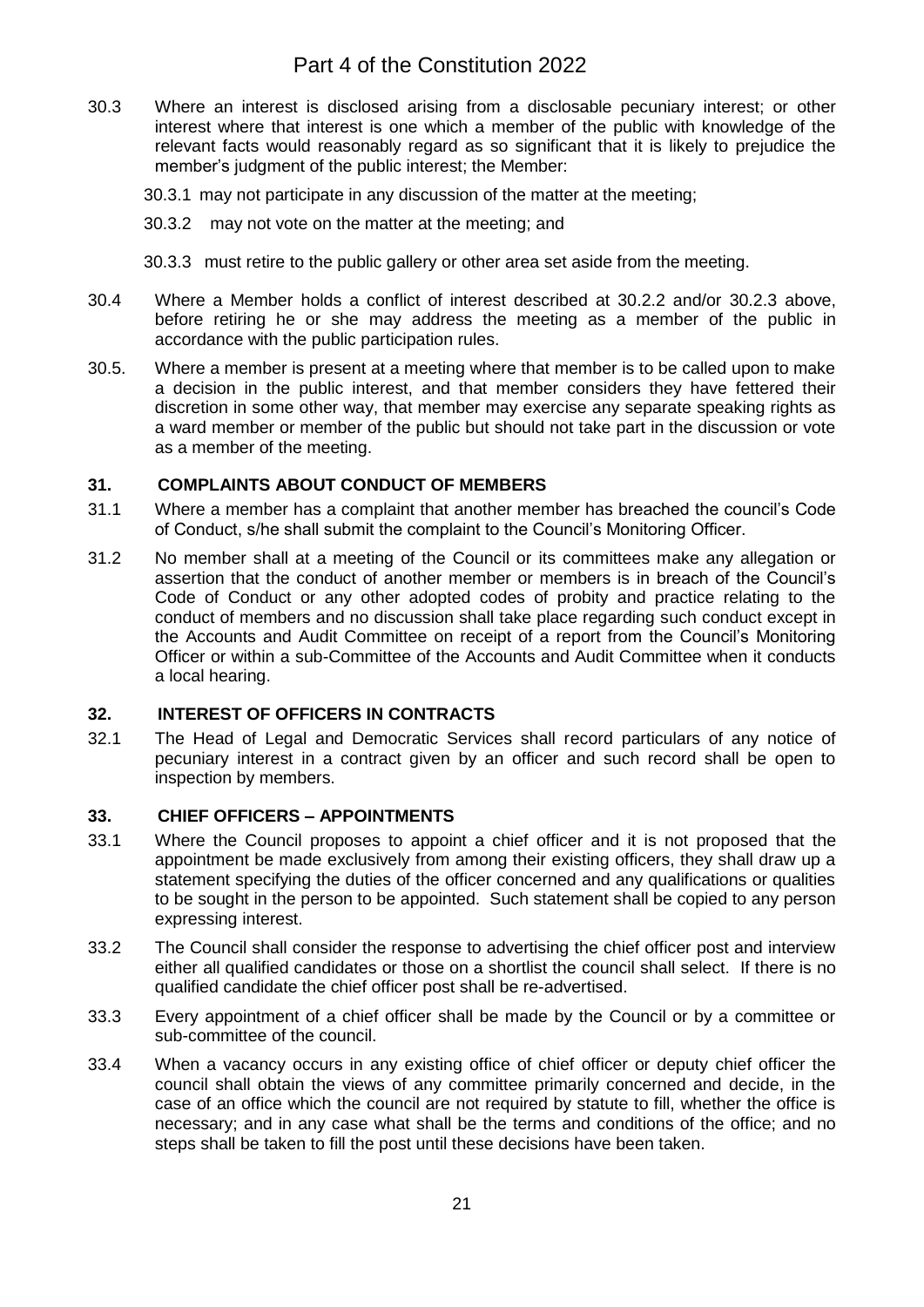- 33.5 For the purposes of paragraph 33.4 above, it shall be deemed that a committee have been consulted if there has been consultation with the chairman, vice-chairman if any and one other member (or if there be no vice-chairman, two other members) designated by the chairman of the committee.
- 33.6 The powers of officers shall be those from time to time authorised by the council at the appropriate committee or sub-committee as the case may be.
- 33.7 The Council for the purpose of this Standing Order includes a committee, sub-committee or officer to whom appropriate powers have been delegated.
- 33.8 Canvassing of a member or members shall disqualify an applicant for an appointment with the council.
- 33.9 An applicant for any appointment with the Council aware of any relationship to any member or senior officer of the council shall, when making an application, disclose that relationship and failure to do so shall disqualify.
- 33.10 For the purpose of this Standing Order "senior officer" means any officer under the Council so designated by the Council and persons shall be deemed to be related if they are husband and wife or if either of them or the spouse of either of them is the son or daughter or grandson or granddaughter or brother or sister or nephew or niece of the other, or of the spouse of the other.

## <span id="page-25-0"></span>**34. STAFF – APPOINTMENTS AND DISCIPLINARY ACTION**

34.1 In this Part –

"the 1989 Act" means the Local Government and Housing Act 1989;

"disciplinary action" has the same meaning as in the Local Authorities (Standing Orders) (England) Regulations 2001; and

"member of staff" means a person appointed to or holding a paid office or employment under the Council.

- 34.2 Subject to paragraphs 34.3 and 34.5, the function of appointment and dismissal of, and taking disciplinary action against, a member of staff of the authority must be discharged, on behalf of the Council by the officer designated under section 4(1) of the 1989 Act (designation and reports of head of paid services) as the head of the authority's paid service or by an officer nominated by him.
- 34.3 Paragraph 34.2 of this Standing Order shall not apply to the appointment or dismissal of, or disciplinary action against:
	- 34.3.1 the officer designated as the head of the authority's paid service;
	- 34.3.2 a statutory chief officer within the meaning of section 2(6) of the 1989 Act (politically restricted posts);
	- 34.3.3 a non-statutory chief officer within the meaning of section 2(7) of the 1989 Act;
	- 34.3.4 a deputy chief officer within the meaning of section 2(8) of the 1989 Act; or
	- 34.3.5 a person appointed in pursuance of section 9 of the 1989 Act (assistants for political groups).
- 34.4 Where a committee, sub-committee or officer is discharging on behalf of the Council the function of the appointment of an officer designated as the head of the Council's paid service, the Council must approve that appointment before an offer of appointment is made to that person.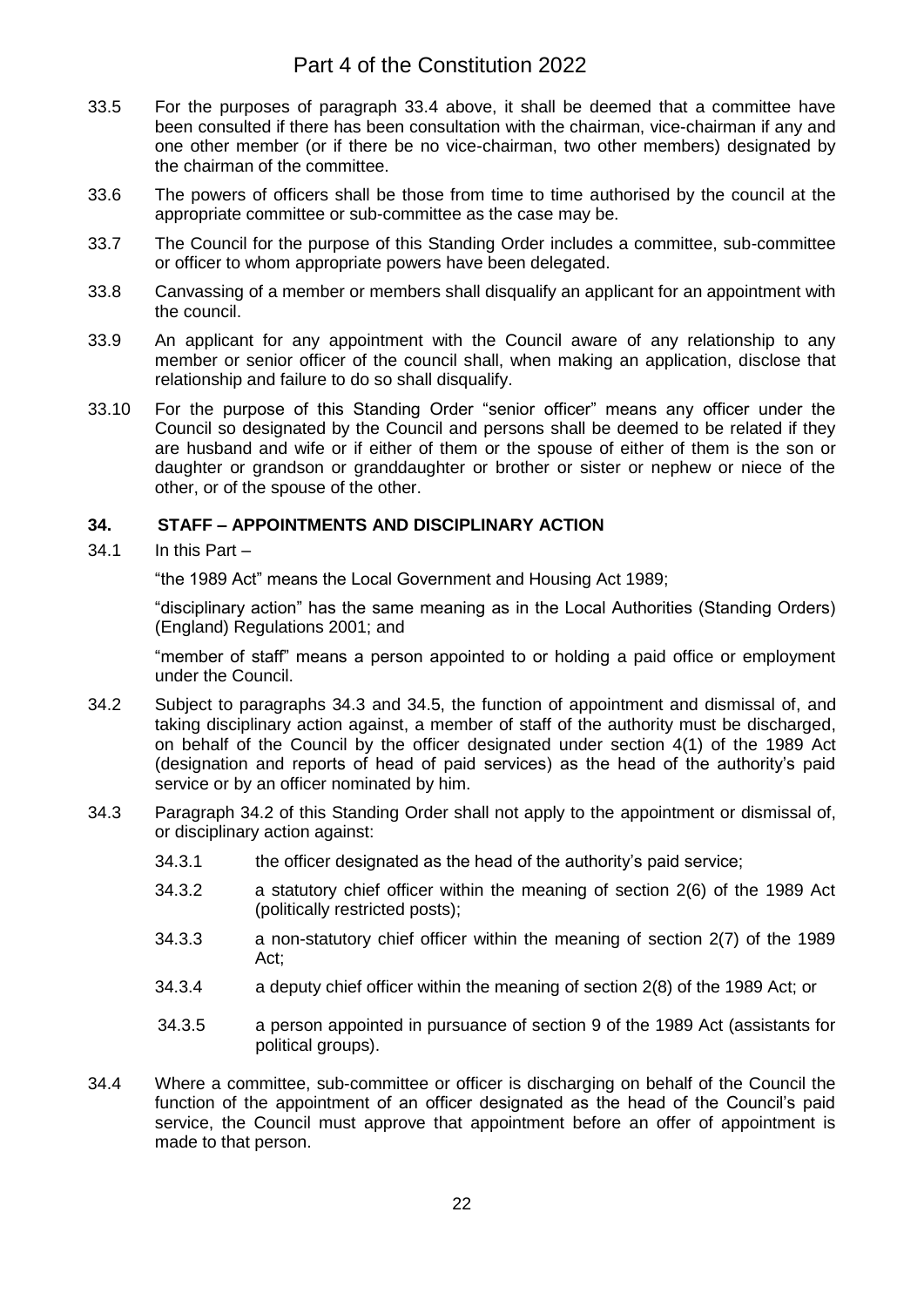- 34.5Where a Committee, sub-committee or officer is discharging, on behalf of the Council, the function of the dismissal of an officer designated as the head of the Council's paid service, as the Council's chief finance officer, or as the Council's monitoring officer, the Council must approve that dismissal before notice is given to that person.
- 34.6 Nothing in paragraph 34.2 shall prevent a person from serving as a member of any committee or sub-committee established by the Council to consider an appeal by:
	- 34.5.1 another person against any decision relating to the appointment of that other person as a member of staff of the Council; or
	- 34.5.2 a member of staff of the Council against any decision relating to the dismissal of, or taking disciplinary action against that member of staff.

## <span id="page-26-0"></span>**35. SENIOR OFFICERS - DISCIPLINARY ACTION**

- 35.1 In the following paragraphs:
	- (a) "the 2011 Act" means the Localism Act 2011;
	- (b) "chief finance officer", "disciplinary action", "head of the authority's paid service" and "monitoring officer" have the same meaning as in regulation 2 of the Local Authorities (Standing Orders) (England) Regulations 2001;
	- (c) " independent person" means a person appointed under section 28(7) of the 2011 Act;
	- (d) "local government elector" means a person registered as a local government elector in the register of electors in the authority's area in accordance with the Representation of the People Acts;
	- (e) "the Panel" means a committee appointed by the authority under section 102(4) of the Local Government Act 1972 for the purposes of advising the authority on matters relating to the dismissal of relevant officers of the authority;
	- (f) "relevant meeting" means a meeting of the authority to consider whether or not to approve a proposal to dismiss a relevant officer; and
	- (g) "relevant officer" means the chief finance officer, head of the authority's paid service or monitoring officer, as the case may be.
- 35.2 A relevant officer may not be dismissed by the Council unless the procedure set out in the following paragraphs is complied with.
- 35.3 The Council must invite relevant independent persons to be considered for appointment to the Panel, with a view to appointing at least two such persons to the Panel.
- 35.4 In paragraph 35.3 of this standing order "relevant independent person" means any independent person who has been appointed by the Council or, where there are fewer than two such persons, such independent persons as have been appointed by another authority or authorities as the Council consider appropriate.
- 35.5 Subject to paragraph 35.6 of this standing order, the Council must appoint to the Panel such relevant independent persons who have accepted an invitation issued in accordance with paragraph 35.3 of this standing order in accordance with the following priority order:

(a) a relevant independent person who has been appointed by the Council and who is a local government elector;

(b) any other relevant independent person who has been appointed by the Council;

(c) a relevant independent person who has been appointed by another authority or authorities.